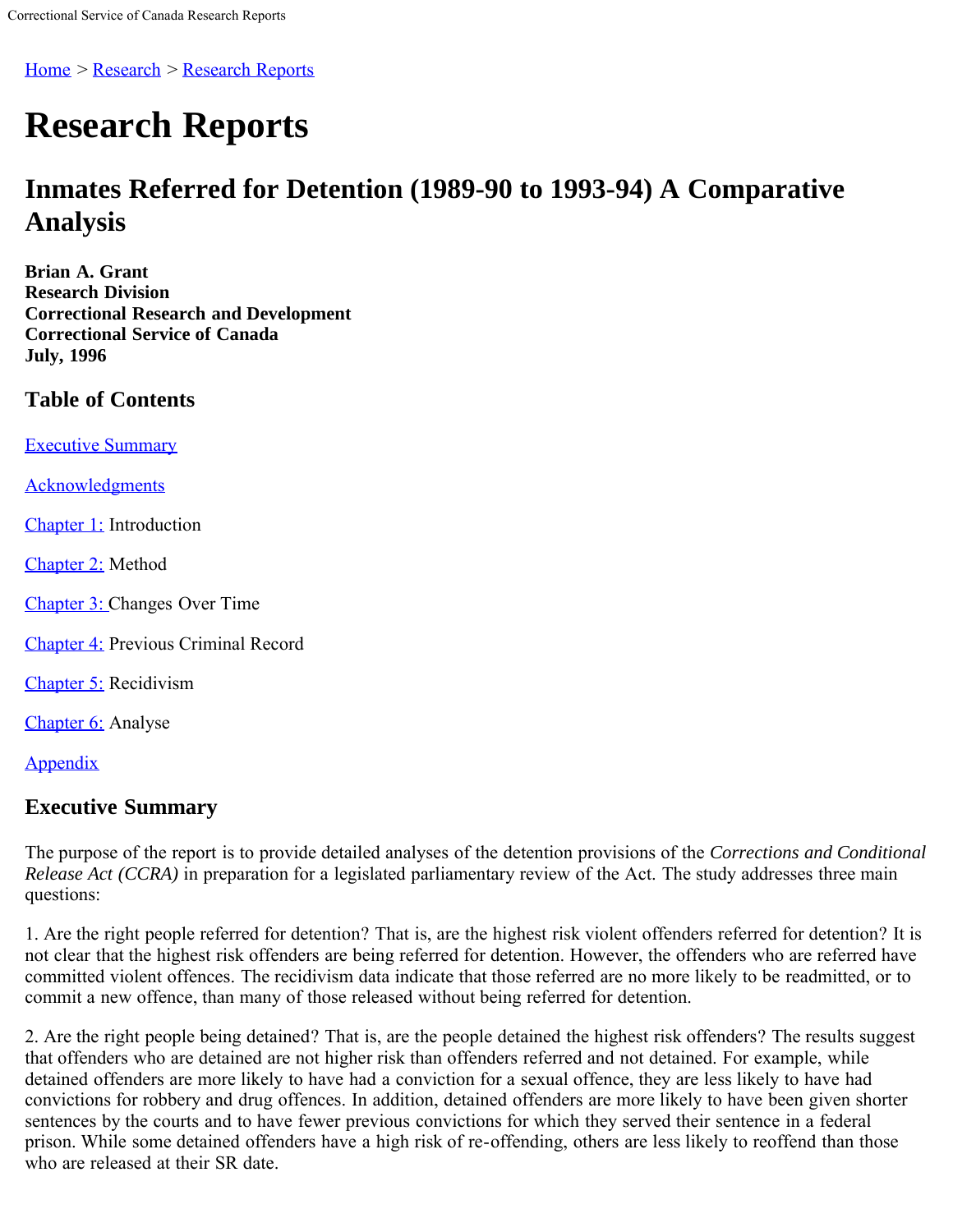3. Are those who have been detained the most likely to reoffend after release and are they the most likely to reoffend violently? The data suggest that offenders who are released at their statutory release date, including those who are referred but not detained, are more likely to be readmitted than those who are detained to the end of their sentence. It also appears that those who are not detained are more likely to reoffend within two years of their release, and are equally likely to reoffend with a violent offence (another scheduled offence) as those who are detained.

The results also indicate that for both those referred (excluding those detained to the end of their sentence) and those released at their statutory release date the readmission rate is very high, approximately 50%, within two years of release. Readmission includes technical violations of release conditions.

Presented in the report are descriptions of the changes in the number and types of referred and detained offenders, offence histories and recidivism rates. The study also looks at gender, regional and racial differences in referral and detention patterns.

The main findings of the study are summarized below.

1. The number of referrals, as a percentage of all releases, has been increasing over the five year period of the study and the number of referrals, as a percentage of all potential statutory releases, has been increasing even more dramatically. While those referred are more likely to have longer sentences, 6 years or more, than other inmates released, those detained to the end of their sentence are less likely to have longer sentences.

2. Offenders detained to the end of their sentence tend to be older than those released after serving two thirds of their sentence (statutory release), and those referred and subsequently released. Female offenders are less likely to be referred for detention, but once referred are equally likely, compared to male inmates, to be detained until the end of their sentence.

3. Aboriginal offenders are over-represented in the referral group, but given that they are referred, they appear in the same distribution as Non-Aboriginals across the four sub-groups used to study referral cases (referred and released, detained and then released, detained to the end of their sentence, and other).

4. There are large regional differences in the percentage of cases referred. Quebec has the lowest referral rate, while other regions refer more than would be expected given their proportion of the inmate population. Year-to-year increases in the percentage of releases referred are consistent across all regions.

5. Offenders referred for detention have a greater number of scheduled offences than other offenders, and this number has been constant over the five years of the study. This would suggest that the increase in the number of referrals is not the result of the number of convictions offenders have for scheduled offences. Drug offences are a relatively small percentage of the total number of scheduled offences and have not been increasing over the five years of the study. The observed increase in the number of referred cases cannot be attributed to the addition of Schedule 2 to the CCRA, nor can it be attributed to a change in the number of drug offences.

6. Referral cases are more likely to have been convicted of scheduled sexual and assault offences as well as nonscheduled violent offences than other offenders. They are less likely to have been convicted of robbery offences. Amongst those referred, offenders who were detained were more likely to have been convicted of a sexual offence than those who were released. This suggests that detention referrals are targeting sex offenders. Based on the number of previous criminal offences, offenders referred for detention have a lower level of criminal activity than those released at their statutory release date, and have a level of criminal activity more similar to those released on full parole.

7. There appears to be an increase in the variety of violent offences for both referred offenders and those released on full parole and statutory release over the five year period of the study. This could account for some of the increase in referrals, although the result is inconsistent with respect to other findings.

8. Aboriginal offenders, who are referred, are less likely than Non-aboriginal offenders to have been convicted of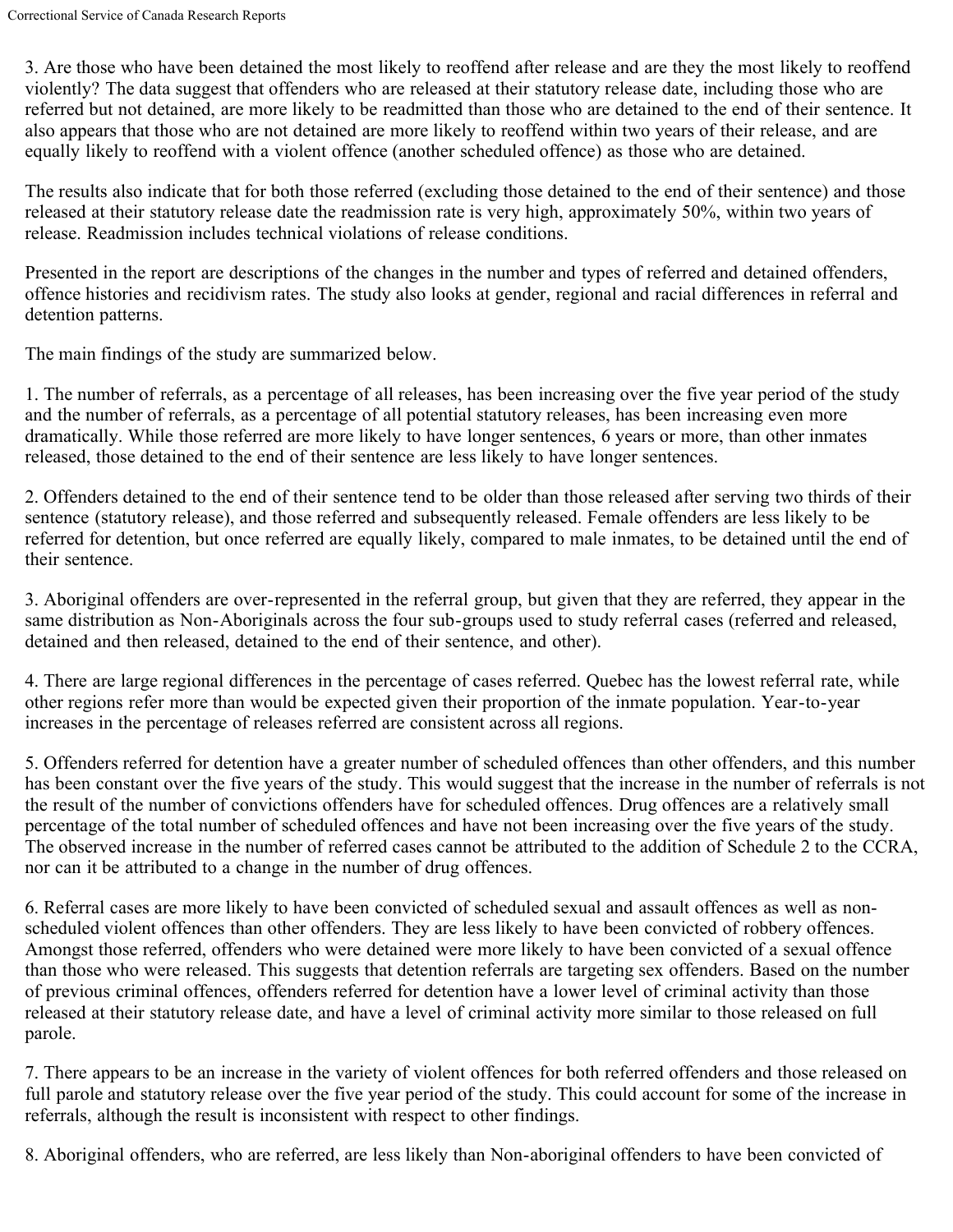sexual offences and drug offences and are more likely to have been convicted of assault and manslaughter.

9. The pattern of readmissions is similar for the statutory release and the referred groups who were subsequently released before the end of their sentence. The group detained to the end of their sentence had the lowest readmission rate, but this may reflect the need for court action prior to readmission, rather than a difference between this group and the others. Time to a new offence is shortest for those released at their statutory release date and those referred and released. Those who were detained had re-offence rates lower than those released on full parole. On average, the incapacitation effect of detention lasts only about one year, the period the offender remains in prison.

10. The readmission and re-offence rate was lowest for those over 35 years of age. Given that the average age of the referral group is 32, and the average age of those detained to the end of their sentence is 33, it is likely that many of these offenders have a lower risk of re-offending than would be expected given their offences.

11. Only 16% of those detained to the end of their sentence, and 12% of those detained and then released, had a new offence of any type within two years of release. Only 11% committed a scheduled offence as their first new offence, while 15% did commit a new scheduled offence sometime after their release (given a minimum of two years following release).

12. Aboriginal offenders have higher readmission rates than Non-aboriginal offenders, but these differences are reduced when new offence is used as the recidivism measure. These results suggest that Aboriginal offenders may be more likely to have their conditional release revoked, even though they are not more likely to commit a new offence. Additional investigations may be needed to explain the observed differences.

13. Regional differences are evident for both readmission rates and new offences within two years of release. Patterns of readmissions across referral groups and regions are consistent with the general patterns observed. Those detained have lower re-admission and re-offence rates. Striking is the relatively higher re-offence rate in the Atlantic region for full parole releases and those detained to the end of their sentence.

Overall the results suggest that it is very difficult to discriminate within the high risk group of offenders who are held until their statutory release date. Revised methods of selecting inmates for detention based on objective assessment of risk may be more effective at selecting the most serious offenders, rather than relying on a set offences as specified in Schedules 1 and 2 of the CCRA.

By taking account of incarceration costs it is estimated in the report that over one million dollars a year could be saved if most referral cases were released to the community rather than being detained. It is argued that the high readmission rate for these types of offenders would ensure that the safety of the community is protected, while allowing those who can remain crime free to do so.

Finally, additional research would assist in the development of better selection criteria for those most likely to commit new offenses. For example, using objective risk measures would be more effective than the current list of offenses specified in the Schedules of the CCRA. Unfortunately, the mandate for this project does not include the development of improved selection tools.

# <span id="page-2-0"></span>**Acknowledgments**

A research report takes considerable time and effort from people with a variety of different skills. Key to producing accurate report data, and to the presentation of the data, are staff who provide data development and data analytic support. For this report, Ray Belcourt provided the initial data bases from which the information on detention and other cases were obtained. His efforts creating workable data bases from the Offender Management System (OMS) and in helping us to ensure the integrity of those data bases was the first step in making the study possible. Pierre Couturier from the National Parole Board (NPB) provided the information on NPB decisions for the referral cases. Linda Lefebvre developed the software to extract pre-release and post-release data from the different data bases, and spent countless hours testing the data programs to ensure we had accurate information. Mike Muirhead provided data analytical support. He had to deal with the many permutations and combinations of variables which were used in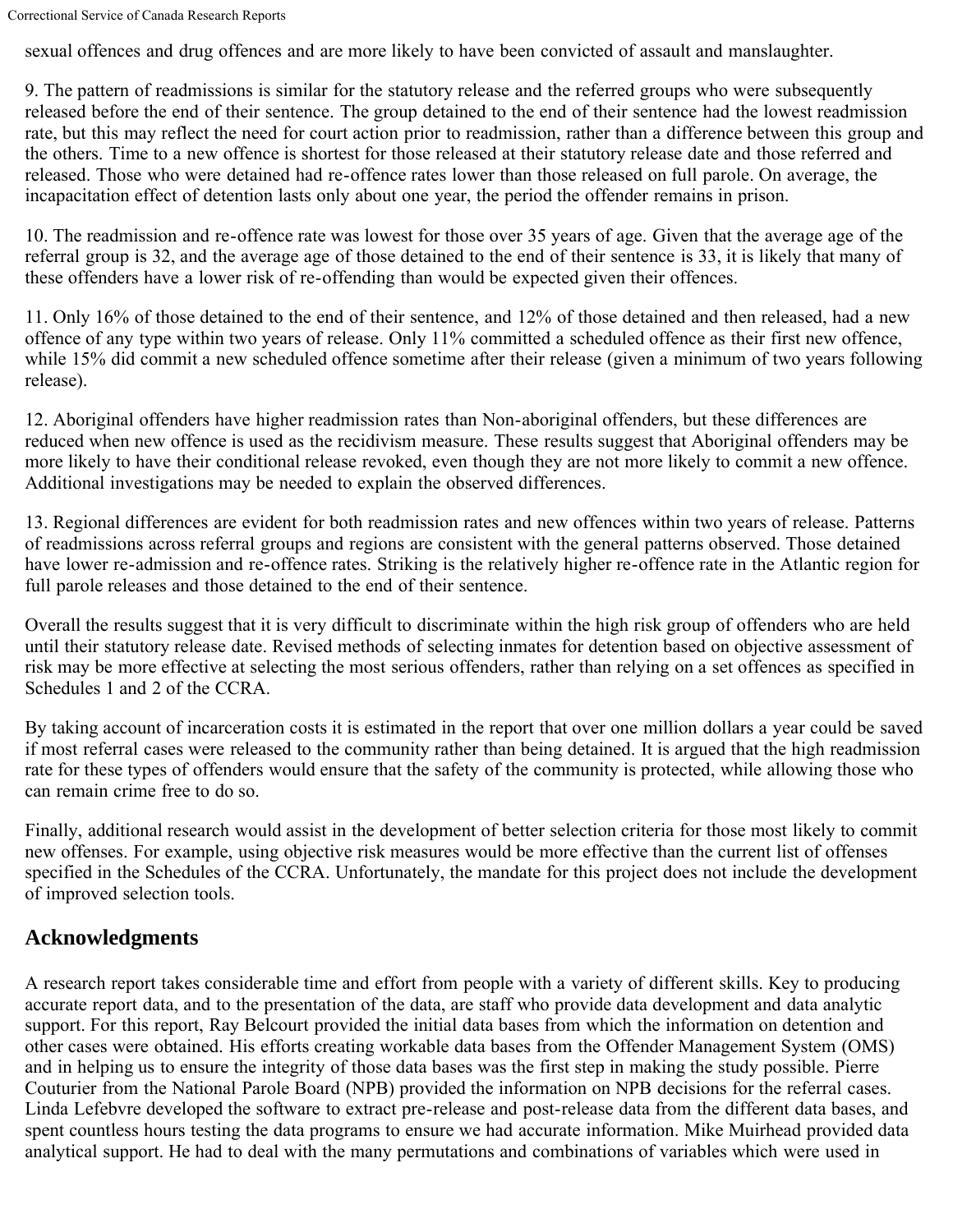achieving the analyses presented in the report. Many preliminary and associated tables have been produced to make possible a single summary number presented in the report. Mike was responsible for doing this work. His efforts provided me with the time I needed to write the report.

# <span id="page-3-0"></span>**Chapter 1:**

# **Introduction**

One of the principles stated in The Corrections and Conditional Release Act (Bill-C36) is *that the Service use the least restrictive measures consistent with the protection of the public...*' (Sec 4(b)). To adhere to this principle, efforts are made to provide programming to offenders so they may be released safely from a prison setting to community supervision at the earliest possible date in their sentence. Early release is usually achieved through the use of parole for lower risk offenders, but higher risk may not qualify for parole. Offenders who do not qualify for parole are normally released to community supervision at their statutory release date which is reached after serving two-thirds of their sentence in custody. However, for a small group of offenders extraordinary measures are needed to ensure the protection of society, and release may be delayed beyond the statutory release date.

If it is believed that an offender is likely to commit a violent offence, or a serious drug offence before the expiry of the court imposed sentence then the Correctional Service of Canada (CSC) may apply to the National Parole Board (NPB) for permission to detain the offender, that is, to not release the offender on the statutory release date. Subsequent reviews may be held to determine if the offender should be released prior to the expiration of the sentence. However, CSC must release the offender from custody at the end of the court sentence, even if there is a concern that the offender may commit another serious crime.

The Corrections and Conditional Release Act specifies the conditions under which an inmate can be detained (held in prison beyond the statutory release date). In summary, these require that the offender has committed one of the offences listed in Schedule 1 or Schedule 2 of the Act. Schedule 1 provides a list of violent offences and Schedule 2 provides a list of drug offences. These Schedules are presented in Appendix A of the report. The offences listed in the Schedules to the Act are generally referred to as scheduled offences, which simply means they are listed in the Schedules attached to the Act. If the offender has committed a scheduled offence, and if there is an expectation that the offender will commit a violent offence or a serious drug offence, prior to the expiration of the sentence, then the offender may be detained by order of the National Parole Board. In exceptional circumstances, offenders, who have committed offences that are not listed in the Schedules attached to the Act, may also be detained.

It is recognized that detaining someone beyond their statutory release date is a serious restriction on the legislated right to be released to community supervision after having served two-thirds of the sentence. However, the restriction may be justified because of concerns, in these special cases, that a serious violent or drug offence will occur, and the need to ensure the protection of society.

Given the seriousness of the restriction it should be possible to demonstrate that detention achieves its goal of protecting society from further offences. Detention does provide additional protection for society during the period of detention, but the offender must be released eventually. The question then is, does the period of detention reduce or increase the likelihood of another offence, and if another offence occurs, does it occur more quickly following release at the end of the sentence when there is no supervision available, as opposed to during the period of supervision which follows a conditional release at the statutory release date.

The analyses in the report are designed to:

1. Provide an overview of the number of detained cases.

The number of offenders detained will be compared across

- other forms of release (full parole and statutory release)
- outcome of the detention hearing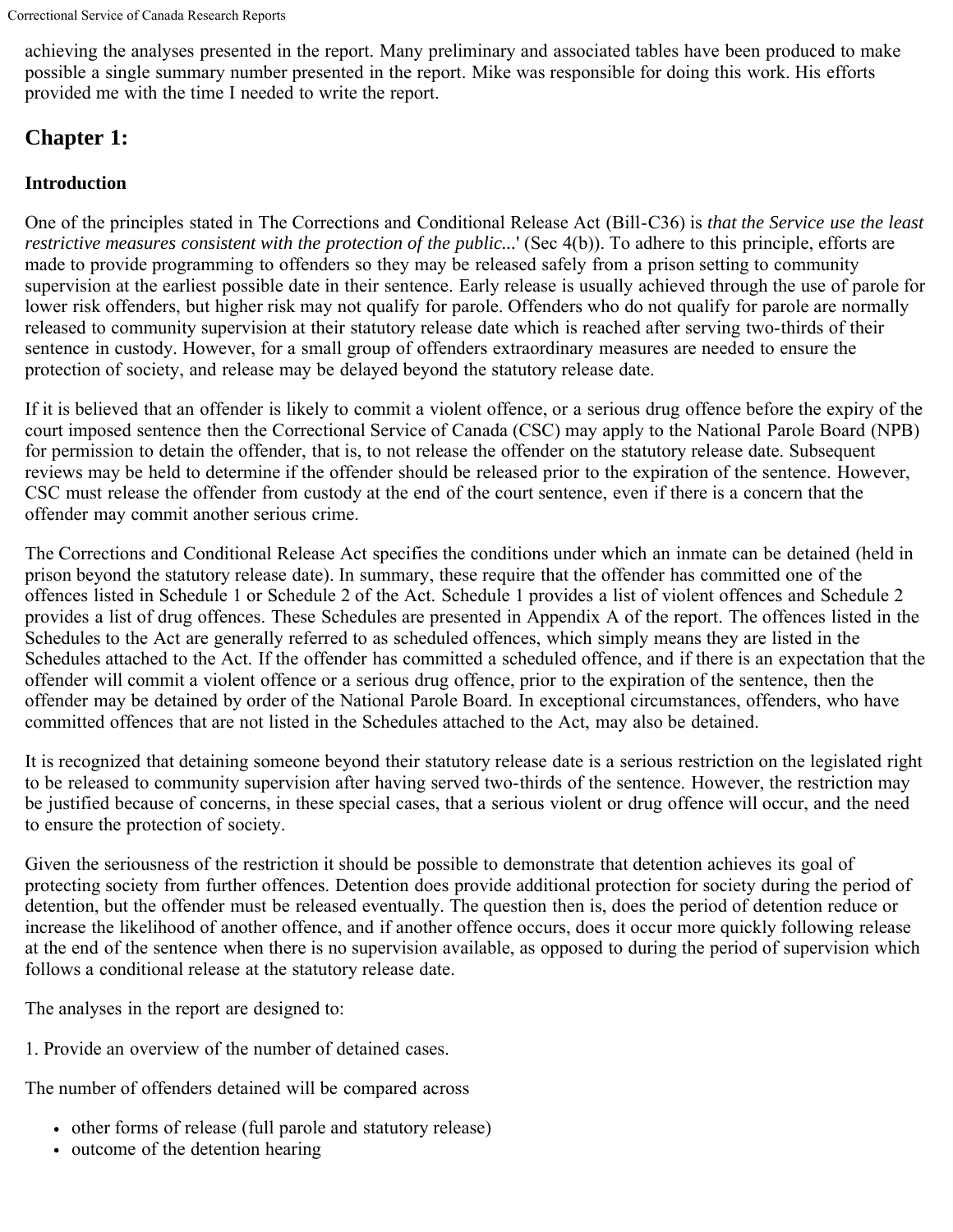over the five years from 1989-90 to 1993-94

- across the five administrative regions of CSC
- between Aboriginal and Non-aboriginal offenders.

1. Compare the previous criminal history of referred and detained offenders.

2. Compare the recidivism rates of detained and other groups of offenders to determine if detention had an effect on the recidivism rate and the time to recidivate.

The number of females who were detained over the five year period was very small. While the results from female offenders are included in the data presented, no special analyses of female offenders could be performed.

The analyses should provide answers to the following questions:

1. Are the right people referred for detention? That is, are the highest risk violent offenders referred for detention?

2. Are the right people being detained? That is, are the people detained the highest risk offenders?

3. Are those who have been detained the most likely to reoffend after release and are they the most likely to reoffend violently?

# **Outline of the report**

The report is divided into five sections; methodology, an overview of offenders who are referred and detained relative to those who are released, a description of the previous criminal history of all offenders, presentation of recidivism results, and discussion. For readers who are less concerned about the technical aspects of how the data were obtained and the implications of the methodology, it may be possible to skip the methodology section and move directly to the results of the analyses presented in Chapters 3, 4 and 5. The overview presented in Chapter 3 provides a description of the number of referral releases relative to other releases, sentence length, age, racial and regional distribution of offenders released on full parole, statutory release, and those who were referred for detention. Chapter 4 presents information on the previous criminal history of offenders. Recidivism results, presented in Chapter 5, include information on both readmissions to federal institutions and re-offence rates. The discussion brings the results together in summary form and includes a discussion of the implications of results for the three questions posed above.

# <span id="page-4-0"></span>**Chapter 2**

# **Method**

Data for the study were created using three data bases (admissions, releases and offences) obtained from the Offender Management System (OMS) maintained by the Correctional Service of Canada (CSC). In addition, the National Parole Board provided a data set containing decisions for all offenders referred for detention from 1989-90 to 1993-94. From these data bases a combined data base was constructed.

The final data base contains information on all offenders released during the period 1989-90 to 1993-94. It includes information on their previous federal criminal history, the date and type of release within the study period, readmissions after release and offences committed subsequent to release from prison.

It was intended that changes in referral patterns and detention outcomes would be tracked over time. Therefore, release groups or cohorts were created for each fiscal year. The first release within the study period (1989-90 to 1993-94) places the offender in a cohort for the year of that release and they remain in that cohort. If an offender was released in 1989 he/she would be in the 1989-90 cohort and subsequent admissions and releases would not change their cohort. Offenders shown as being released in 1993 are those who had their first release during the study period in 1993.

One of the effects of this is that the number of releases per year, shown in the report, is less than that presented in the general release statistics presented by CSC because for the purposes of the study, an offender is only counted as a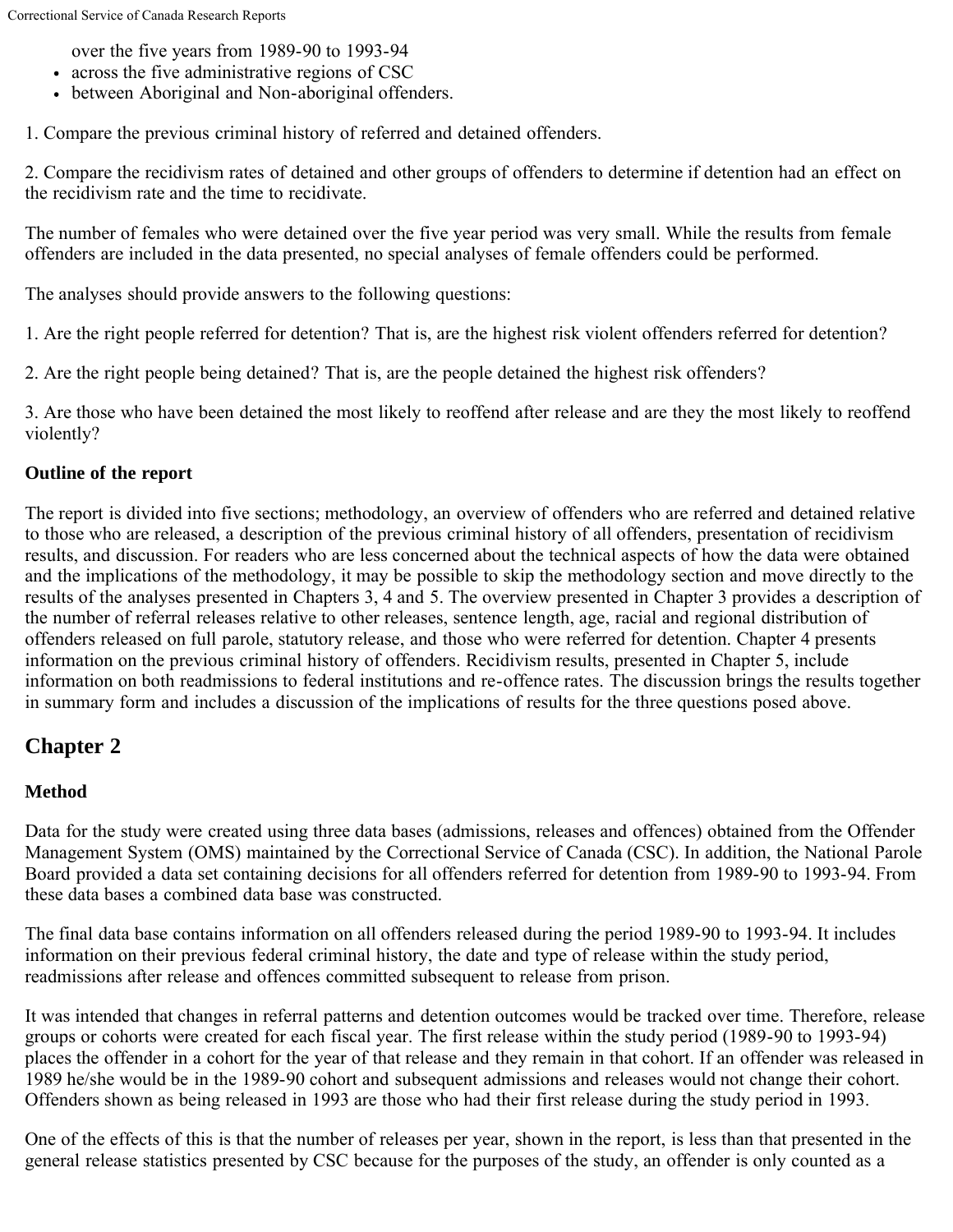release once in the five year period. However, many offenders are released more than once. These subsequent releases are included in the follow-up data. Another effect of this is an apparent decline in the number of statutory releases over the years since these cases are most likely to have multiple releases over the study period, but only their first release is counted. However, because cases are being tracked over time, and it would be inappropriate to double count the same offender, only one release can be counted.

Offenders are referred to the National Parole Board for detention by the Correctional Service of Canada. Those referred are called *referral cases* and once referred, the National Parole Board must make a decision to release or detain the offender. Even if a referral case is not detained, they remain in the referral group for the purposes of the study. It should be noted that those referred represent a small percentage, generally less than 5%, of those released in any year.

Since referred offenders do not have release dates similar to other offenders, some definitions are needed to allow comparisons. Offenders who are detained do not have a release date until they reach the end of their sentence or until the National Parole Board decides that the risk to society is low enough to allow them to be released. Therefore, for offenders who were referred, an *index date* was created. This date corresponds to the date on which the National Parole Board decided they should either be detained or released. This date will be less than six months before the statutory release (SR) date, and is normally two to four months before the SR date. In some cases the date will be closer to the SR date, but these are exceptions. The index date allows for a comparison between those released and those detained to determine the incapacitation effect of detention. For some analyses with referral cases the true *release date* is used; this is the date the offender was released from prison, either following an order from the NPB, or at the end of their sentence. Which time period is being used, *index date* or *release date* is specified in the analyses. For offenders released on full parole or statutory release (without having been referred), the *index date* and the *release date* are the same.

To reduce the complexity of the data development, a number of compromises were made to create the final data set. The offences committed prior to release or referral are all offences committed in the offenders' federal criminal career. Therefore, older offenders will likely have more offences than younger offenders. In addition, in analyses presenting offence information prior to release, the offences included are not just those for the current admission or current sentence, although this may be the case for many of the offenders.

The data base includes information on the first re-admission to a federal prison after release. Re-admission may be for a new offence, but for most offenders, readmission is for a technical violation related to their conditional release. However, for those detained to the end of their sentence, there is no conditional release and therefore no technical violations. Therefore, readmission rates will be lower for those detained to the end of their sentence than for those released on some form of conditional release, either full parole or statutory release.

In addition, the type and number of offences for which the offender was sentenced at the first sentencing date after release from prison and subsequent sentencing are also recorded. These data will be used to measure time to recidivism and offence types. Ideally, we would measure time to a new offence using the date the offence was committed . Unfortunately, this information is not routinely collected in the electronic data systems being used. Therefore a substitute measure was needed. The only consistently available date with offences is the sentence date and this was used. The sentence date may be anywhere from one to eighteen months after the offence date and is dependent on the seriousness of the crime and the ability of the court system to process cases.

The follow-up data do not include information on offences which did not result in the person serving federal prison time. These offences are not included in the current Correctional Service of Canada data bases, and must be obtained from outside agencies. In most cases, these will be offences which resulted in fine, probation, or jail sentences less than two years and offenders with these types of sentences fall under provincial jurisdiction.

# **Analysis groups**

Four main groups were defined for the analyses as described below; the first three are based on the first type of release during the five year period of the study. Any referral in the five year period places the offender in the referral group. Referral cases are always counted in the year in which there is a referral, and previous releases are ignored. The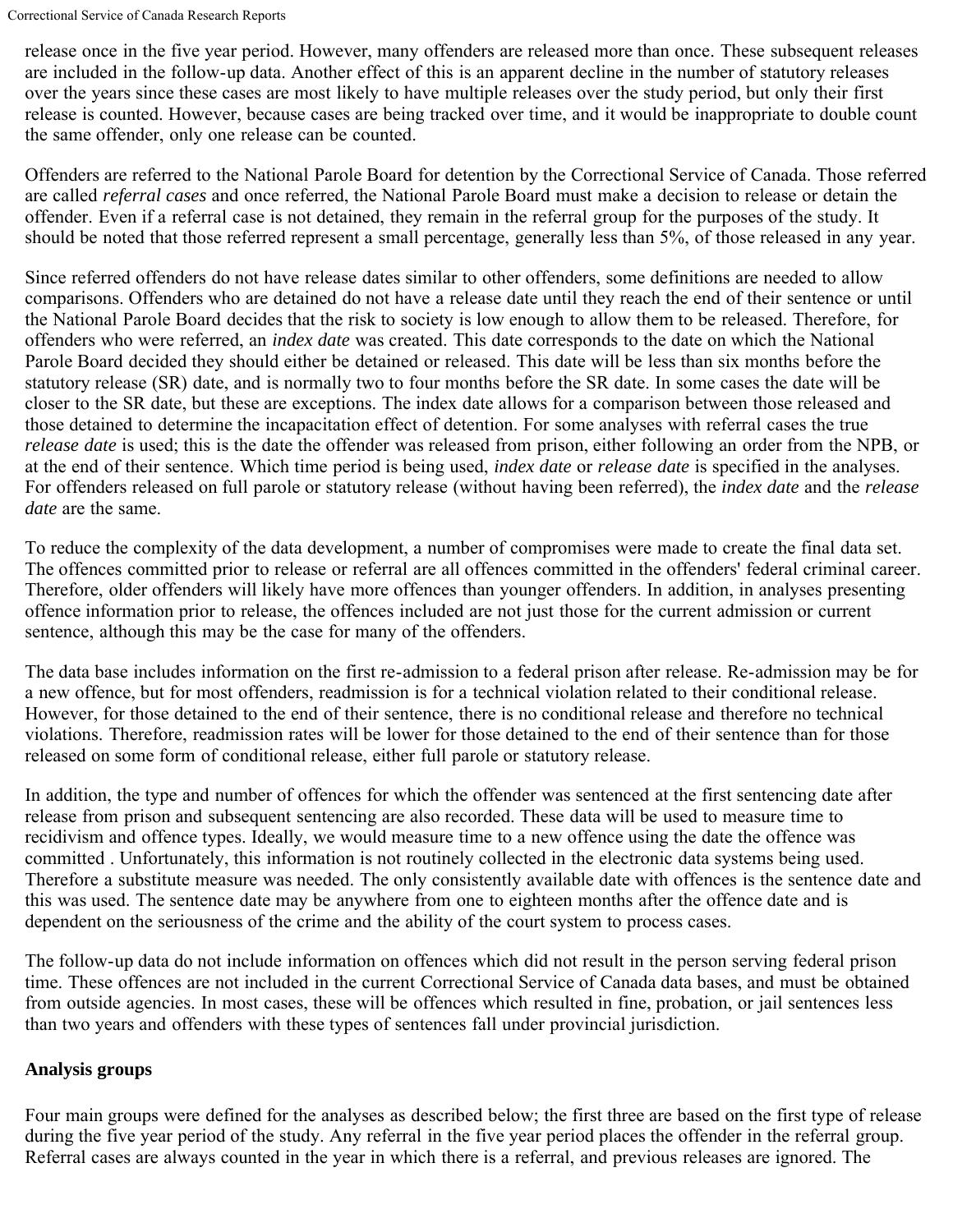referral cases are sub-divided into four groups based on the outcome of the detention process and their subsequent release history. The eight groups are defined below along with the short form used to refer to them in tables and charts:

- 1. Full parole **(FP)**
- 2. *Statutory release following another release*, either full parole or day parole **(SR & other)**
- 3. Statutory release only **(SR only)**
- 4. *Referred for detention* **(Referral)**. Includes anyone who had a detention hearing by the NPB.
- 5. *Referred for detention, but not detained* **(Referred, but released).** This includes offenders granted one chance statutory release and offenders granted statutory release with a residency requirement, if the residency requirement was lifted before the end of the sentence.
- 6. *Detained to the end of sentence, that is, detained until warrant expiry date (WED)* **( Detained to WED).** This group includes those granted statutory release with a residency requirement, if the residency requirement remained in effect to the end of the sentence. Only one such case existed in the data.
- 7. *Detained, then released* before WED **(Detained then released)**
- 8. *Other* **(Other).** Consists mostly of those who were still detained during the entire follow-up period, and a very small number of referral cases who were released and then subsequently detained. This latter group was too small to make analyses possible.

When reviewing the data tables the reader will frequently find that the total number of cases varies from table to table. This occurs because attempts are made to keep as many cases in each analysis as possible and some cases have missing information for different factors or variables. Therefore, depending on which factor or variable is being investigated the number of cases will vary. To reduce the confusion, readers should consider using the percentages which are usually presented with the raw numbers. The raw numbers are useful in determining if percentages relate to a large or small number of cases (10% of 10 cases is only one case), but are not directly useful for making comparisons across groups.

# **Samples**

The total number of cases in each analysis group, across the five year period, is presented in Table 1. Also shown in the table is the percentage of cases that could be followed for a two year period after release. Cases that could not be followed for two years are those who were released after March 31, 1993. For cases that were detained, the percentage that could be followed for two years was lower than those who were released on SR or full parole. For example, while approximately 80% of the cases who were released without detention were followed for two years and 70% of those who were detained and released had a two year follow-up, only 44% of those who were detained to the end of their sentence had a two year follow-up.

#### **Table 2-1: Number of cases in each group and percentage of cases with two year follow-up.**

|                                       | <b>Type of releases</b> |  |             |                                | <b>Distribution of referral cases</b> |                                                    |            |           |
|---------------------------------------|-------------------------|--|-------------|--------------------------------|---------------------------------------|----------------------------------------------------|------------|-----------|
| <b>Sample</b>                         | <b>FP</b>               |  |             | SR & SR<br>other only Referral | released                              | Referred but Detained then Detained to<br>released | <b>WED</b> | Other $1$ |
| Total                                 | 10,624 6,207            |  | 5,654 1,115 |                                | 198                                   | 131                                                | 533        | 253       |
| With two year follow-up $8,322$ 5,284 |                         |  | 4,782 491   |                                | 164                                   | 92                                                 | 235        |           |
| Percentage with two year<br>follow-up | 78.33 85.13             |  | 84.58 44.03 |                                | 82.83                                 | 70.23                                              | 44.09      | 0.79      |

<sup>1</sup>Other includes those cases still detained at the conclusion of the study period, and a few cases who were released and subsequently detained.

# **Analysis**

All analyses were conducted using the Statistical Analysis System (SAS, Version 6.10) and Microsoft Excel (Version 5.0). In general, statistical tests are not performed on the data because the study captures all cases in the Correctional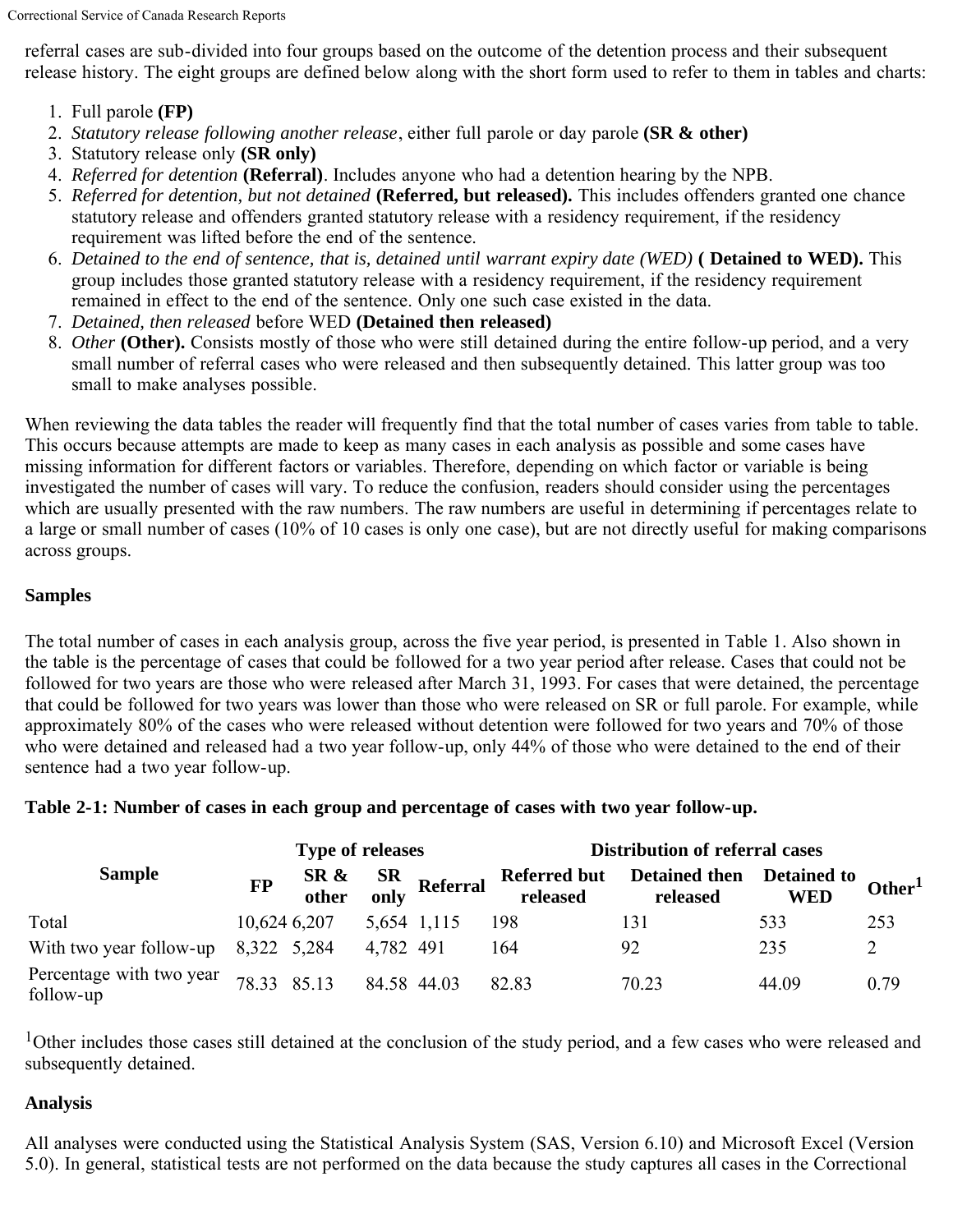Service. As such, the results are presented for the entire population and there is no need to determine if parameter estimates are reliable, as is the function of statistical analyses. Where a difference is observed it is a true difference, not influenced by sampling error, and readers may determine if it is a meaningful difference from their perspective.

# <span id="page-7-0"></span>**Chapter 3:**

# **Changes over time**

The number of offenders referred for detention, as a percentage of all releases, has been increasing steadily from 1989- 90 to 1993-94. Results presented in Table 3-1 and Figure 3-1 present the number and percentage of releases by year, for the past five years. As can be seen in Figure 3-1 the percentage of releases that are referred for detention has been increasing while the percentage of cases released on statutory release (SR) has been declining. Referrals have increased from 3% to 6% of all releases.

# **Table 3-1: Type of release by year**

| <b>Type of release</b>   |       |       | 1989-90 1990-91 1991-92 1992-93 1993-94 |       |       |
|--------------------------|-------|-------|-----------------------------------------|-------|-------|
| Full Parole N            | 1,920 | 2,037 | 2,139                                   | 2,384 | 2,405 |
| $\frac{0}{0}$            | 36.3  | 41.8  | 45.4                                    | 49.7  | 50.6  |
| SR-Other release N 1,619 |       | 1,357 | 1,233                                   | 1,168 | 990   |
| $\frac{0}{0}$            | 30.6  | 27.9  | 26.2                                    | 24.4  | 20.8  |
| SR-first release N       | 1,608 | 1,254 | 1,108                                   | 1,025 | 1,062 |
| $\frac{0}{0}$            | 30.4  | 25.8  | 23.5                                    | 21.4  | 22.4  |
| Referral N               | 149   | 221   | 232                                     | 219   | 294   |
| $\frac{0}{0}$            | 2.8   | 45    | 4.9                                     | 46    | 6.2   |
| Total                    | 5,296 | 4,869 | 4,712                                   | 4,796 | 4,751 |

The results in Table 3-1 and Figure 3-1 also indicate that full parole releases have increased while release on SR has decreased. Part of the reason for this is that SR cases are more likely to be multiple term offenders, but are only counted once in these data.

# **Figure 3-1: Type of release by year**

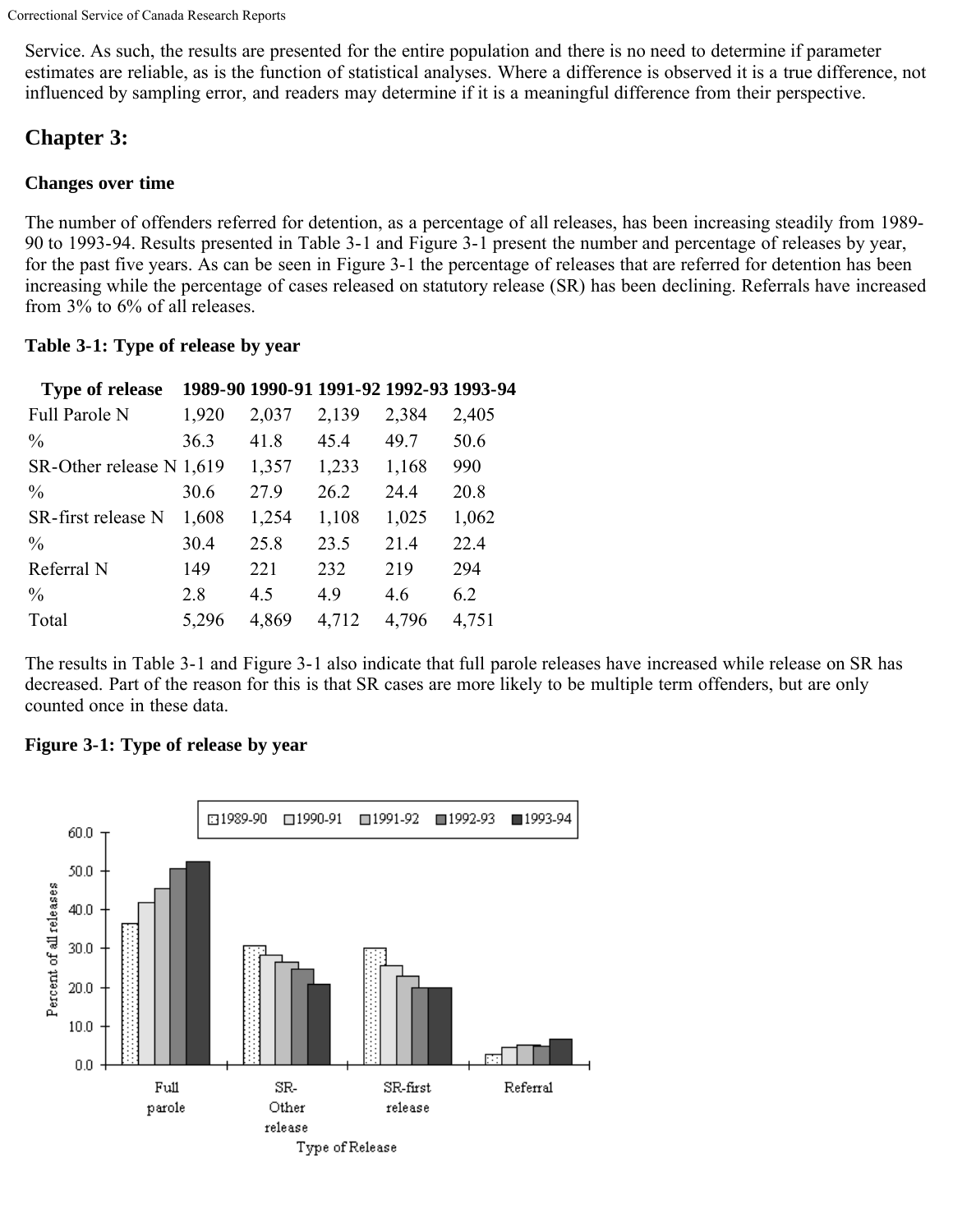Referral for detention is reserved only for cases with the highest risk of reoffending violently. As a result it may be more appropriate to compare changes in the number of referral cases with changes in the number of SR cases, rather than comparing the number of referrals with all types of releases including parole. SR cases are also high risk cases since many of them have either failed on a previous release, or been considered too high a risk for release. Figure 3-2 presents the percentage of potential SR releases (all SR releases plus referrals) that were referred for detention. The data indicate that there is a steady increase in the percentage over the five years starting with 4% in 1989-90 and increasing to 12% in 1993-94.





The increase in the number of referrals could be the result of changes in the offence histories of offenders during this period and the result of the increased number of offences for which detention was an option. In 1992, the CCRA added a small number of offences to Schedule 1 and created Schedule 2 (drug offences) making detention possible for a larger number of offences. However, analyses presented later in the report indicate that the average number of scheduled offences has not changed for those referred for detention over the five year period of the study.

# **Length of sentence**

Those referred for detention are more likely to have longer sentences than those released on FP or SR as shown in Table 3-2. The majority, 63%, of those referred for detention have a sentence of six years or less, while approximately 80% of those released on full parole and SR have sentences of this length. Within the group of offenders who were referred for detention, those detained to the end of their sentence were less likely to have a sentence of more than 6 years (27%) than those released at their SR date (36%) and those released after a period of detention (45%). Put another way, almost 50% of those detained to the end of their sentence had sentences of four years or less. These results indicate that of offenders referred for detention, the ones eventually detained to the end of their sentence had received shorter sentences than those who were released.

# **Table 3-2: Length of sentence by type of release.**

|                                       |             | <b>Type of releases</b> |                                | <b>Distribution of referral cases</b> |                                                    |            |           |
|---------------------------------------|-------------|-------------------------|--------------------------------|---------------------------------------|----------------------------------------------------|------------|-----------|
| <b>Sample</b>                         | <b>FP</b>   |                         | SR & SR<br>other only Referral | released                              | Referred but Detained then Detained to<br>released | <b>WED</b> | Other $1$ |
| Four years or less                    | 57.55 58.04 |                         | 60.31 38.39 42.93              |                                       | 25.19                                              | 48.59      | 20.16     |
| More than four years to $20.76$ 17.90 |             |                         | 19.77 24.84                    | 20.71                                 | 29.77                                              | 24.20      | 26.88     |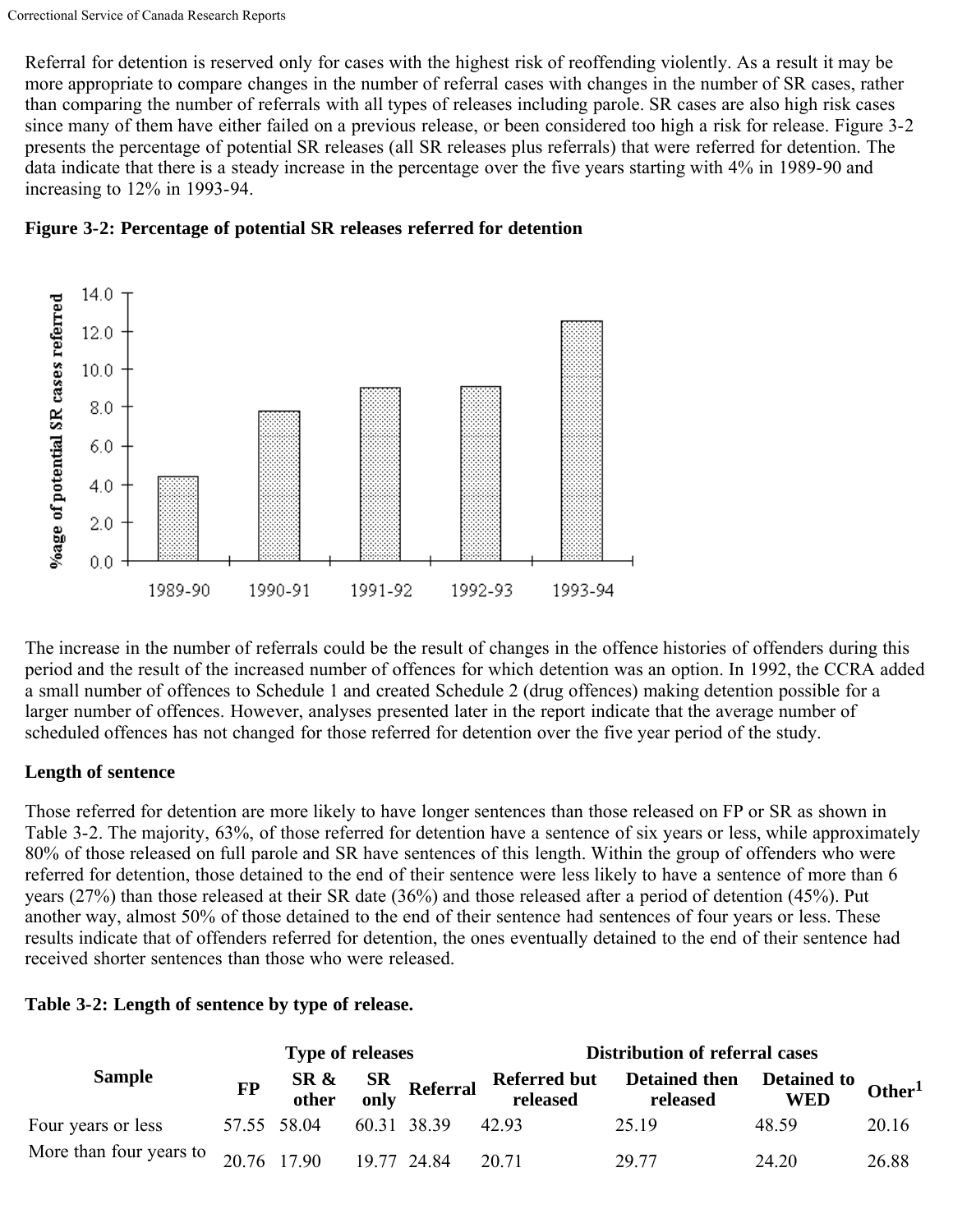| six years           |                               |       |       |       |
|---------------------|-------------------------------|-------|-------|-------|
| More than six years | 21.69 24.05 19.92 36.77 36.36 | 45.04 | 27.20 | 52.96 |
| Number of cases     | $10,624,6207$ 5.654 1.115 198 | 131   |       | 253   |

<sup>1</sup>Other includes those cases still detained at the conclusion of the study period, and a few cases who were released and subsequently detained.

#### **Age at Admission**

six years

The mean age of offenders at admission for the index release is presented in Table 3-3. The data suggest that those released on SR, either as their first release or as a subsequent release, are younger than those released on full parole or those referred for detention. While those released on SR (either with previous releases or as a first release) have a mean age of less than 30 years, those in the other groups have a mean age of 32 years. The oldest group are those detained to WED, with a mean age of almost 33 years. Older offenders tend to have a lower risk for re-offending and generally, as offenders age, their criminality decreases.

#### **Table 3-3: Average admission age for each release group.**

|                              | <b>Type of releases</b> |                                                 |       |                                | <b>Distribution of referral cases</b> |                                  |                                  |                    |  |
|------------------------------|-------------------------|-------------------------------------------------|-------|--------------------------------|---------------------------------------|----------------------------------|----------------------------------|--------------------|--|
| <b>Sample</b>                | <b>FP</b>               |                                                 |       | SR & SR<br>other only Referral | <b>Referred but</b><br>released       | <b>Detained then</b><br>released | <b>Detained to</b><br><b>WED</b> | Other <sup>1</sup> |  |
| Mean age<br>(average)        | 32.54 29.15             |                                                 |       | 30.07 32.41 32.72              |                                       | 30.65                            | 32.88                            | 32.09              |  |
| Age range                    |                         | $\frac{16}{81}$ 17 - 69 17 - 78 17 - 72 19 - 72 |       |                                |                                       | $17 - 67$                        | $17 - 68$                        | $18 - 69$          |  |
| Number of cases 10,481 6,179 |                         |                                                 | 5,630 | 1,115                          | 198                                   | 131                              | 533                              | 253                |  |

<sup>1</sup>Other includes those cases still detained at the conclusion of the study period, and a few cases who were released and subsequently detained.

# **Female offenders**

Female offenders are a very small percentage of the total inmate population, accounting for less than 3% overall. Of the 1,115 inmates referred for detention over the five year period included in the study, only 10 were female. While 4.8% of males were referred for detention, only 1.6% of female releases were referred. Half of these (5) were detained to the end of their sentence, which is similar to the 48% of male referrals detained to the end of their sentence. Those not detained to the end of their sentence fall into the other 3 referral subgroups in frequencies too low to report. Since the number of cases is very small it is not possible to present analyses specifically for female offenders.

# **Aboriginal Peoples**

Table 3-4 presents the percentage of Aboriginal offenders in each release group by year, along with the percentage of Aboriginal offenders amongst all releases for each year. During the five years of the study, Aboriginal offenders represented between 10% and 12% of all releases. However, they only accounted for between 5% and 8% of all full parole releases. Within the group which were given statutory release, following another release, Aboriginal offenders were about equally represented compared to their percentage of all releases. Aboriginal offenders are slightly overrepresented in the group given statutory release with no previous releases (14% to 18%) and are greatly overrepresented in the group that was referred for detention. Amongst those offenders who were referred for detention, between 22% and 28% were Aboriginal offenders, almost double their representation in the total release population. There is no clear trend in these percentages across the years suggesting that over the period from 1989-90 to 1993-94,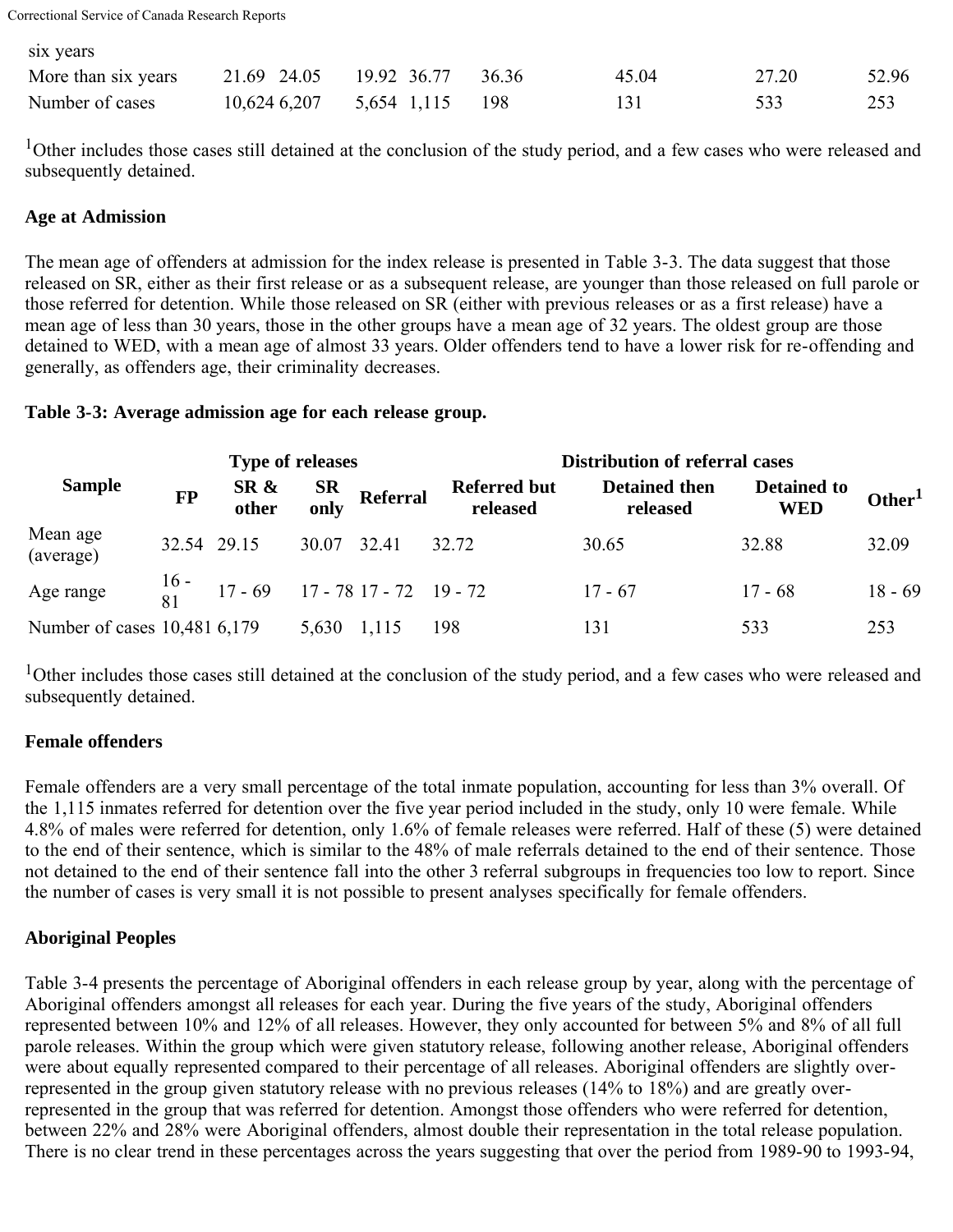the factors which influenced selection did not change.

|                | Year SR - other release SR - no other release Referral All releases |       |       |       |
|----------------|---------------------------------------------------------------------|-------|-------|-------|
| 1989-90 6.42   | 12.17                                                               | 17.64 | 27.52 | 12.16 |
| 1990-91 5.47   | 8.96                                                                | 16.03 | 26.70 | 10.11 |
| 1991-92 7.22   | 13.22                                                               | 15.60 | 21.55 | 11.46 |
| 1992-93 7.56   | 11.44                                                               | 14.52 | 26.94 | 10.84 |
| 1993-94 7.89   | 14.75                                                               | 14.22 | 28.91 | 12.00 |
| All years 6.96 | 11.93                                                               | 15.87 | 26.37 | 113   |

# **Table 3-4: Percentage of offenders who are Aboriginal for each type of release, by fiscal year.**

Of those offenders who were referred and then released, 24% were Aboriginal. Of offenders who were detained, 23% of those later released were Aboriginal offenders and 28% of those detained to the end of their sentence were Aboriginal offenders. Of those in the other category, 27% were Aboriginal offenders. These results suggest a consistent distribution across the different referral groups, and that the over representation of Aboriginal offenders in the referral group does not extend to any one of the referral sub-groups. For example, given the group of offenders who were detained to the end of their sentence, Aboriginal offenders were represented at about the same level as those who were referred

#### **Regional differences**

The percentage of each type of release within each region, is presented in Table 3-5. These results indicate, that across regions the number of cases referred varies from a low of 2% in the Quebec region to a high of 7% in the Pacific region.

The last two columns of the table show the percentage of all referral cases presented in each region as compared to their percentage of all releases. If referrals were occurring at the same rate as releases, the percentages in these two columns would be similar. Where the percentage is lower in the referrals column it indicates that referrals are underrepresented in that region. The results suggest that Atlantic and Quebec regions have fewer referrals than would be expected given the number of releases they have, while Ontario, Prairie and Pacific regions over-refer.

#### **Table 3-5: Percentage of release types within regions.**

| <b>Region</b>      | <b>Full</b><br>Parole | releases | SR- other SR-no other Referral<br>releases |      | Number of | <b>Percentage of</b> | Percentage of<br>releases by region releases by region referrals by region |
|--------------------|-----------------------|----------|--------------------------------------------|------|-----------|----------------------|----------------------------------------------------------------------------|
| Atlantic 57.89     |                       | 22.00    | 16.92                                      | 3.19 | 2,541     | 10.79                | 7.26                                                                       |
| Quebec 48.68 32.77 |                       |          | 16.32                                      | 2.23 | 7,073     | 30.04                | 14.17                                                                      |
| Ontario 44.76      |                       | 21.32    | 28.12                                      | 5.79 | 6,251     | 26.55                | 32.47                                                                      |
| Prairie 39.53      |                       | 25.44    | 28.31                                      | 3.72 | 4,941     | 20.98                | 27.78                                                                      |
| Pacific 34.23      |                       | 26.17    | 32.96                                      | 6.64 | 2,740     | 11.64                | 16.32                                                                      |
| Total              | 45.03                 | 26.26    | 23.97                                      | 4.77 | 23,546    | 100                  | 100                                                                        |

The observed differences may be partially due to the differential use of full parole within each region. For example, the Atlantic and Quebec regions have the highest percentage of full parole releases. To take this into account, the results may be looked at in terms of the number of referral cases relative to the number of potential SR releases, since most SR releases are potential detention releases. These results are summarized in Figure 3-3 which suggest less disparity across all regions, except Quebec. Excluding Quebec region, between 15% and 18% of SR releases were referred for detention in 1993-94. In Quebec, only 6% of SR releases were referred for detention in that year.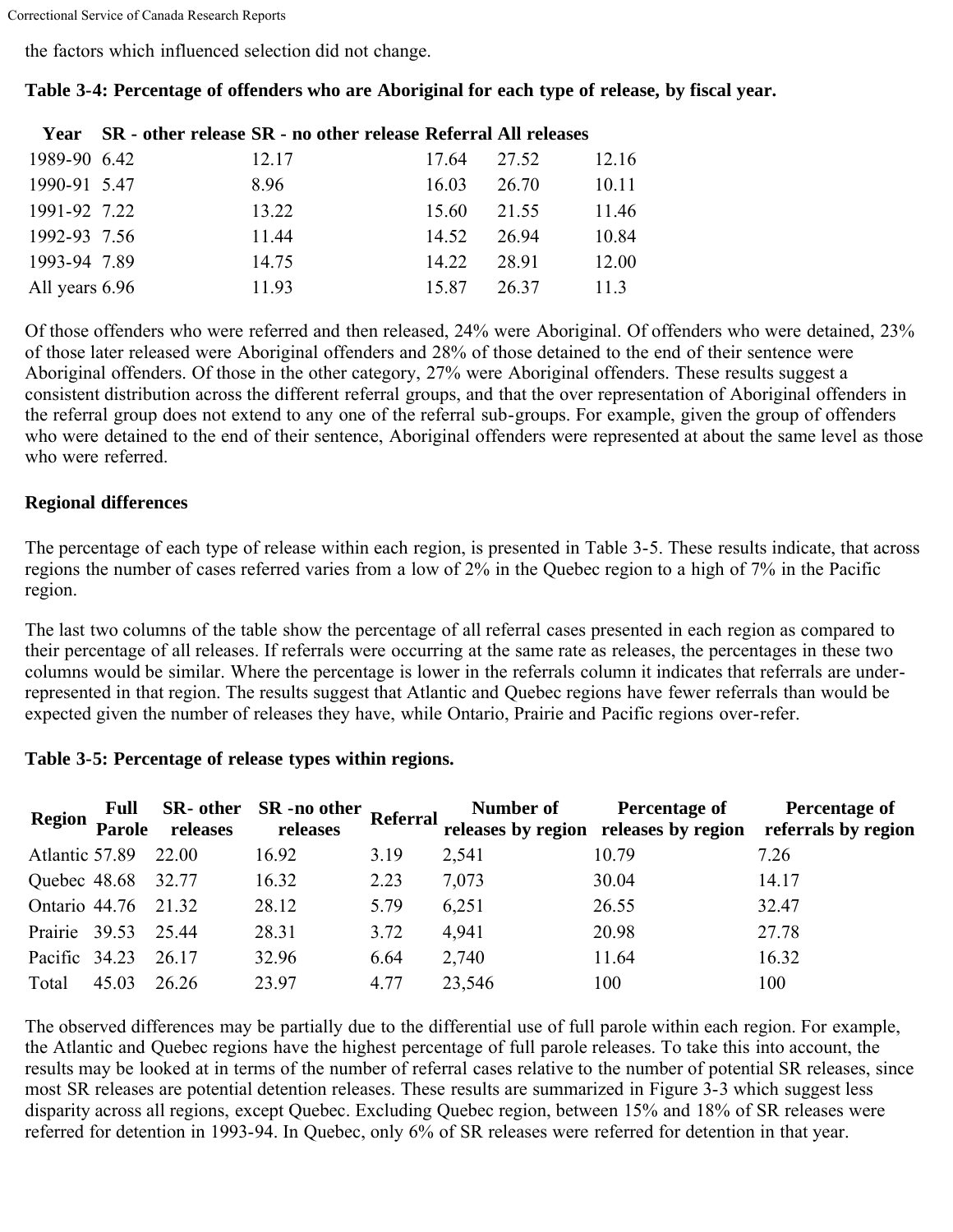Figure 3-3 also shows the change in percentage of referral cases relative to all potential SR cases, across the five year period of the study. Potential SR cases include those who were released on SR and those who were referred. The results in the figure indicate there was an increase in the relative percentage of cases referred across all regions, although the increase is less dramatic in Quebec. In a number of the regions referrals went from about 5% of all potential SR cases to more than 15% over the five year period.





# **Summary**

The following points summarize the results from this chapter:

- 1. The number of referrals, as a percentage of all releases, has been increasing over the five year period of the study. The number of referrals, as a percentage of all potential SR releases, has been increasing even more dramatically.
- 2. Those referred are more likely to have longer sentences, 6 years or more, than other inmates released, but within the referral group, those detained to the end of their sentence are less likely to have longer sentences.
- 3. Offenders detained to WED tend to be older than those released on SR, and those referred and subsequently released.
- 4. Female offenders are less likely to be referred for detention, but once referred are equally likely, compared to male inmates, to be detained until the end of their sentence.
- 5. Aboriginal offenders are over-represented in the referral group, but given that they are referred, they appear in the same distribution as Non-Aboriginals across the four sub-groups used to study referral cases (referred and released, detained and then released, detained to the end of their sentence, and other).
- 6. There are large regional differences in the percentage of cases referred. Quebec has the lowest referral rate, while other regions refer more than would be expected given their proportion of the inmate population. Year to year increases in the percentage of releases referred are consistent across all regions.

# <span id="page-11-0"></span>**Chapter 4 :**

# **Previous Criminal History**

Previous criminal history is a useful predictor of future criminality. If the offenders who are referred are the highest risk offenders, one would expect them to have the largest number of offences and the widest variety of offences. In addition, it would be expected that they would have a higher frequency of more serious offences.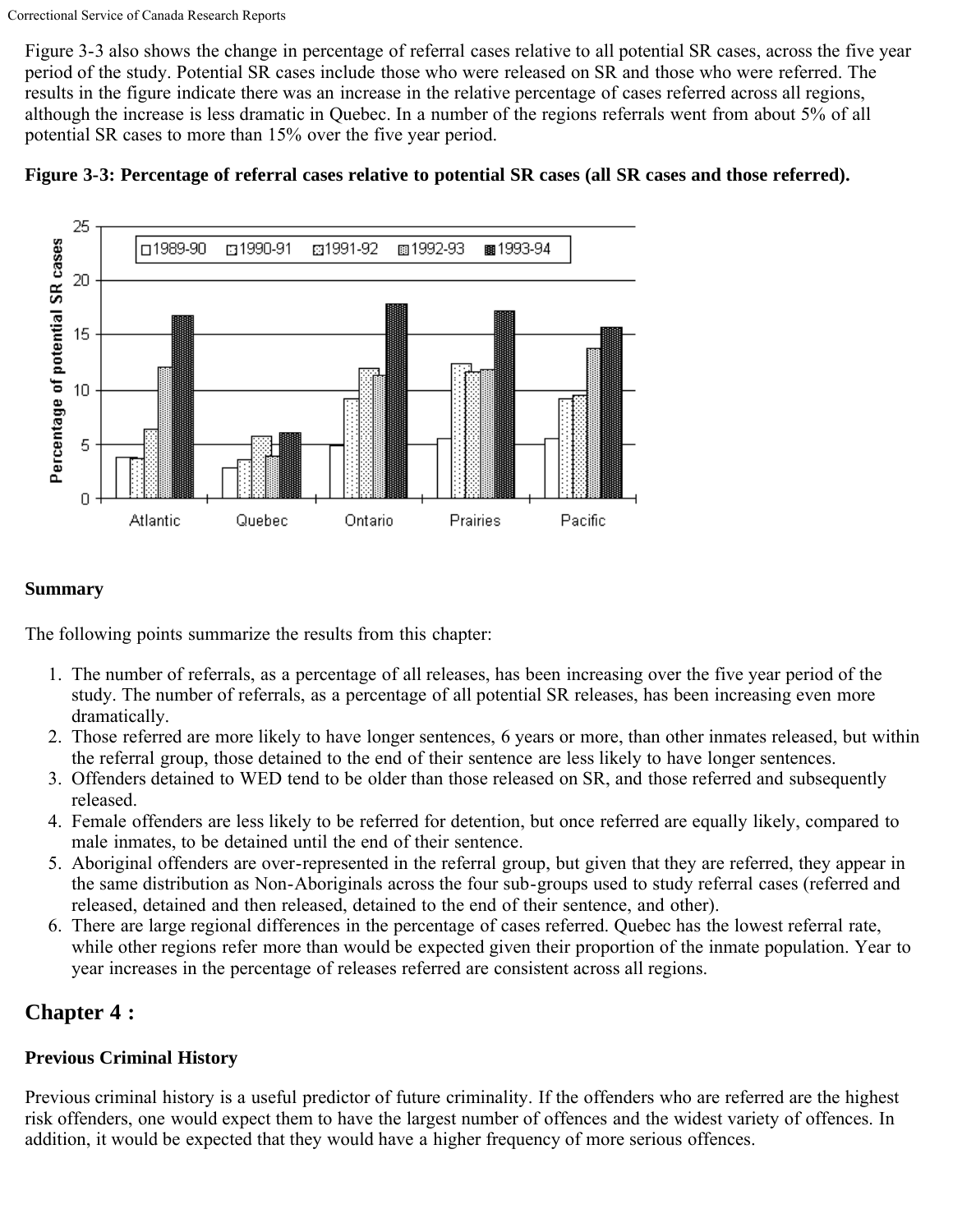# **Changes over time**

As noted earlier, in 1992 the CCRA added new offences to Schedule 1 and created a new Schedule 2 for drug offences. This creates a problem when trying to study the effects of the legislation over time since the inclusion criteria, those who could be referred, changed. In order to reduce the impact of these changes on the analyses presented here, offences committed prior to the CCRA have been coded using the Schedule 1 and 2 offence list created in 1992.

The increase in the number of referrals could be the result of an increase in the number of scheduled offences committed by each offender or the proportion of offenders committing scheduled offences. A change in the number of offences, or the number of offenders committing scheduled offences, would be reflected in a change in the mean number of scheduled offences. Figure 4-1 addresses this issue by showing that there has been no statistically reliable change in the average number of scheduled offences for offenders who have been referred (F(4,1110)=.44, ns). Offenders referred for detention have an average of 2.6 scheduled offences with 70% of them having more than one scheduled offence.

The three comparison groups (full parole, SR-first release and SR-other release), on the other hand, did show changes over the five years. Those released on full parole had an average of 2 scheduled offences in 1990-91 and 1992-93, but this declined to 1.8 in 1993-94. Those released on SR after a full parole or day parole release had a steady increase in the number of scheduled offences from 1.94 to 2.27 in 1992-93; there was a slight decline the following year. Those released on SR for the first time within their sentence showed a steady increase in the average number of scheduled offences until 1993-94 when there was a slight decline.



**Figure 4-1: Changes in the average number of scheduled offences 1989-90 to 1993-94.**

Overall, these results demonstrate that the average number of scheduled offences was highest for those who were referred for detention, but that the number did not change over the five year period. For the comparison groups, those released on SR showed a general increase in the average number of scheduled offences while those released on parole showed a decrease. These results suggest that the level of criminality may be increasing for those released on SR. However, the data also suggest that the detention referral process is selecting those offenders with the largest number of scheduled offences.

Figure 4-2 shows the average number of Schedule 1 and 2 offences for referral cases from 1989-90 to 1993-94. Although prior to CCRA Schedule 2 offences were not identified as offences for which an offender could be detained, it is possible to identify these offences for statistical purposes as shown here. It can be seen from the figure that Schedule 2 offences contribute minimally to the average number of scheduled offences for referred offenders. In addition, the proportion of drug offences has varied across the years with no consistent pattern. These results suggest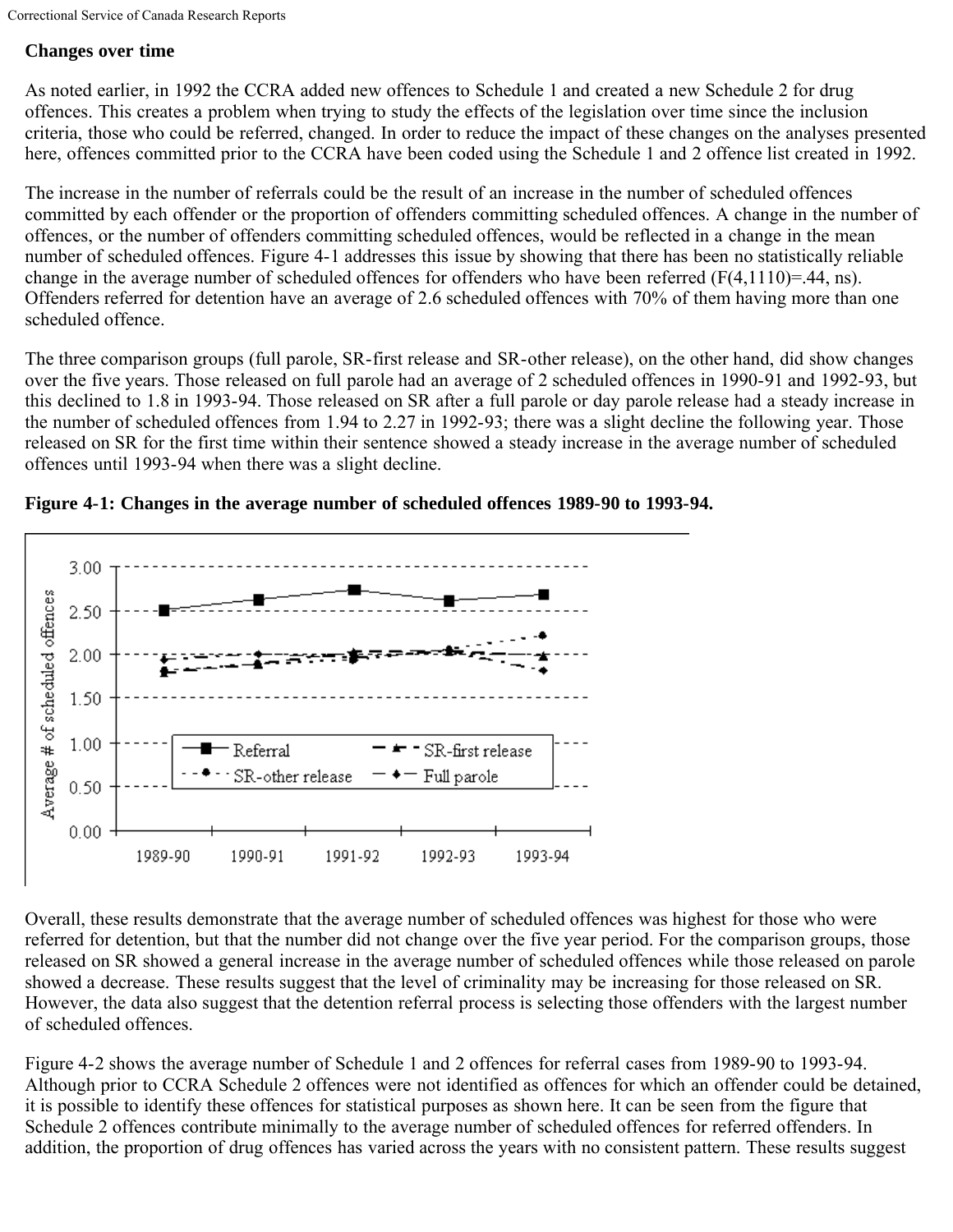that drug offences did not contribute significantly to the increase in referral cases.



#### **Figure 4-2: Average number of Schedule 1 and Schedule 2 offences for referral cases**

#### **Types of offences**

Table 4-1 presents the percentage of offenders with at least one previous conviction for each of nine offence types by type of release. Within this table it is possible to compare the group of offenders who were referred for detention with the other types of releases, and the referral group is subdivided into four groups based on their release status after the detention hearing.

Examination of the percentages in the table indicates that those convicted of sex offences, assault, manslaughter and violent non-scheduled offences are over-represented in the referral group. Of those referred for detention, 59% had at least one sex offence. This compares to 19% and 10% for the two SR groups (SR only and SR with other release) and 10% for the full parole group. Within the referred group, approximately 60% of those who were initially detained had at least one sex offence, while 44% of those not detained had a sex offence. Forty-two percent of those who were referred had been charged with an assault, and this compares to 28% for those released on SR only, 24% for those released on SR after another release and 13% for those released on parole. Those referred, but released were slightly more likely to have been convicted of an assault (45%) than those referred and then detained. Within the detained group, 42% of offenders who were detained to WED had an assault, while 38% of those detained, but later released, had an assault offence.

**Table 4-1: Percentage of offenders with at least one conviction prior to release for selected offence types by release group.**

| <b>Type of</b>   |            |               | Type of release   |                 |                                 | <b>Distribution of referral cases</b> |                                  |       |  |  |  |
|------------------|------------|---------------|-------------------|-----------------|---------------------------------|---------------------------------------|----------------------------------|-------|--|--|--|
| offence          | <b>FP</b>  | SR &<br>other | <b>SR</b><br>only | <b>Referral</b> | <b>Referred but</b><br>released | <b>Detained then</b><br>released      | <b>Detained to</b><br><b>WED</b> | Other |  |  |  |
| <b>Scheduled</b> |            |               |                   |                 |                                 |                                       |                                  |       |  |  |  |
| <b>Sex</b>       | 10.34 9.96 |               | 19.37             | 59.01           | 44.44                           | 60.31                                 | 61.91                            | 63.64 |  |  |  |
| Assault          |            | 13.13 24.10   | 28.32             | 41.88           | 45.45                           | 38.17                                 | 42.03                            | 40.71 |  |  |  |
| Robbery          | 24.03      | 41.65         | 38.47             | 21.61           | 25.25                           | 24.43                                 | 18.39                            | 24.11 |  |  |  |
| Manslaughter     | 5.00       | 3.50          | 3.24              | 8.79            | 7.58                            | 12.21                                 | 9.19                             | 7.11  |  |  |  |
| Other            | 9.13       | 11.55         | 10.03             | 5.65            | 8.59                            | 4.58                                  | 5.44                             | 4.35  |  |  |  |
| Drug             | 27.91      | 13.44         | 10.68             | 2.60            | 3.54                            | 4.58                                  | 1.31                             | 3.56  |  |  |  |
| Non-             |            |               |                   |                 |                                 |                                       |                                  |       |  |  |  |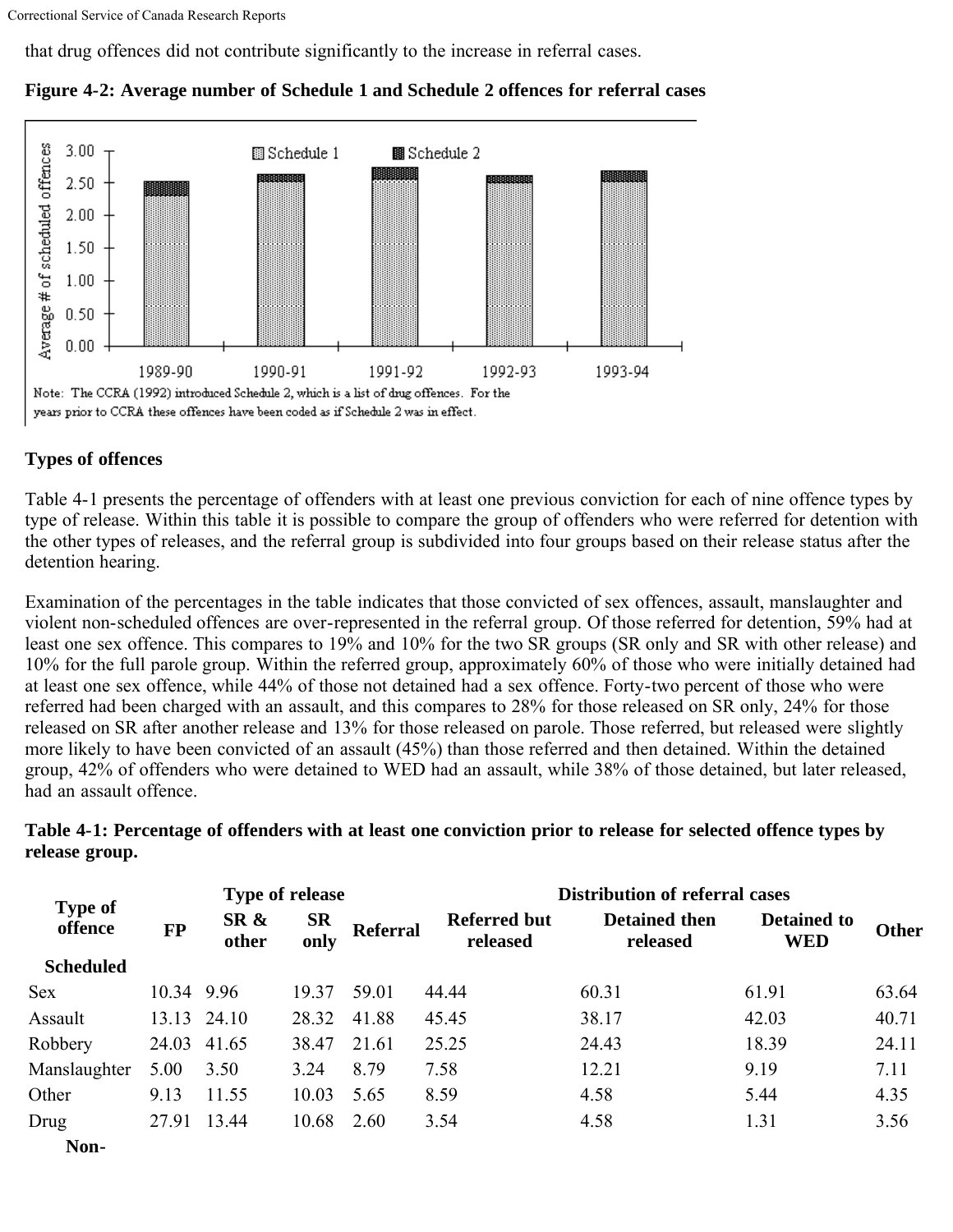**scheduled**

| senegara             |              |                                 |       |       |       |       |
|----------------------|--------------|---------------------------------|-------|-------|-------|-------|
| Murder               | 4.28<br>0.00 | 0.00 <sub>1</sub><br>$\bigcirc$ |       |       |       |       |
| Violent <sup>1</sup> | 11.57 8.62   | 11.12 21.88                     | 17.68 | 22.90 | 23.45 | 21.34 |
| Non-violent          | 83.01 90.93  | 62.33<br>83.14                  | 63.13 | 67.18 | 61.73 | 60.47 |
| Number of<br>Cases   | 10,624 6,207 | 5,654 1,115                     | 198   | 131   | 533   | 253   |

Note: FP - Full parole; SR & other - Statutory release, but with previous day parole or full parole; SR only - Statutory release without a previous release on the current sentence; Referral - referred for detention.

<sup>1</sup> Violent non-scheduled offences are mainly offences which were processed through the courts as a summary conviction, rather than by indictment. In general, this means the offences are less serious.

Of the referrals, 9% had been convicted of manslaughter while for other release groups, the percentage ranged from 3% to 5%. Those who were detained were more likely to have been convicted of manslaughter than those released after referral.

Twenty-two percent of the referral group had also been convicted of a non-scheduled violent offence as compared to about 10% of the other release groups. While 62% of the referral group had other convictions for non-violent nonscheduled offences this was much higher, over 80%, for the other release groups. These results indicate that referral cases are involved in more violent offending.

Within the group who were referred, there was less likely to be a conviction for robbery and drug offences than for those with other types of releases. Of those referred, only 3% had a conviction for a drug offence, while for those given other types of releases the percentage convicted of a drug offence varied from 11% for SR only releases to 28% for full parole releases.

These results suggest that referrals are most likely to occur for those convicted of sexual offences and assault offences, as well as other non-scheduled violent offences.

Table 4-2 presents a comparison of the types of previous offences by type of release for the years 1989-90 and 1993- 94. The purpose of the table is to show how the offence types for different types of release have changed over the years. In 1993-94 a higher percentage of the referral cases had at least one sex offence, assault offence, drug offence or violent, non-scheduled offence, than in 1989-90. However, the table also shows that the percentage of offenders with these offences has increased for the other types of release. These results suggest that, while the referral cases in 1993- 94 are more violent than in the earlier fiscal year, the same pattern is evident for the other release groups.

#### **Table 4-2: Percentage of offenders with at least one offence by type of release for 1989-90 and 1993-94**

|                        |             | 1989-90     |       |       | 1993-94   |                                                            |       |       |
|------------------------|-------------|-------------|-------|-------|-----------|------------------------------------------------------------|-------|-------|
| <b>Type of offence</b> | <b>FP</b>   |             |       |       |           | SR & other SR only Referral FP SR & other SR only Referral |       |       |
| <b>Scheduled</b>       |             |             |       |       |           |                                                            |       |       |
| <b>Sex</b>             | 9.92 8.61   |             | 16.36 | 54.36 |           | 9.74 13.34                                                 | 23.74 | 58.50 |
| Assault                |             | 13.10 24.08 | 26.97 | 40.27 |           | 11.48 25.81                                                | 30.16 | 45.92 |
| Robbery                | 26.10 40.61 |             | 38.66 | 18.79 |           | 19.35 44.58                                                | 39.68 | 21.43 |
| Manslaughter           | 6.26 3.93   |             | 3.28  | 10.74 | 3.61 3.47 |                                                            | 3.10  | 7.14  |
| Other                  |             | 11.27 12.16 | 9.67  | 5.37  |           | 6.96 11.82                                                 | 10.55 | 4.76  |
| Drug                   |             | 24.79 12.23 | 8.21  | 2.01  |           | 29.13 15.73                                                | 11.35 | 4.08  |
| Non-scheduled          |             |             |       |       |           |                                                            |       |       |
| Murder                 | 4.07        | 0.006       | 0.00  | 0.00  | 3.65      | 0.00                                                       | 0.00  | 0.00  |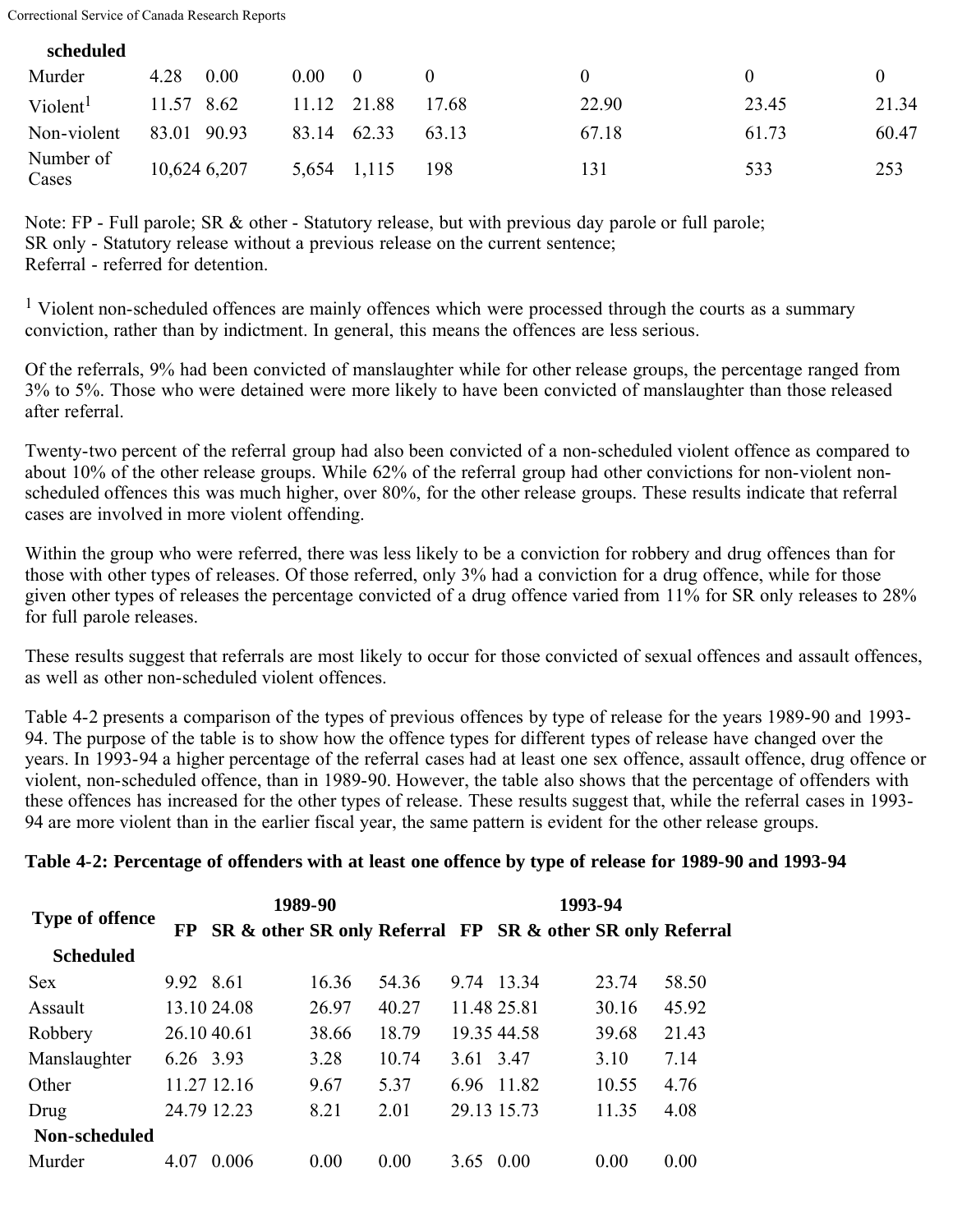| Violent <sup>1</sup>        | 11.53 6.74  |           | 10.93 19.46 11.39.10.95 | 13.53       | 23.81 |
|-----------------------------|-------------|-----------|-------------------------|-------------|-------|
| Non-violent                 | 81 73 91 83 | 84.08     | 58 39 85 35 88 61       | 78.44 62.24 |       |
| Number of Cases 1,916 1,603 |             | 1.583 149 | 2,300 922               | 872.        | 294   |

Note: FP - Full parole; SR & other - Statutory release, but with previous day parole or full parole; SR only - Statutory release without a previous release on the current sentence; Referral - referred for detention.

1 Violent non-scheduled offences are mainly offences which were processed through the courts as a summary conviction, rather than by indictment. In general, this means the offences are less serious.

#### **Level of criminal activity**

The level of criminal activity can be estimated by the number of all offences for which an offender was convicted. Earlier, the average number of scheduled offences was presented, but in this section we are looking at all types of offences for which the offender received a sentence to be served in federal prison. Level of criminal activity has been associated with risk of reoffending upon release.

Table 4-3 presents the level of criminal activity by type of release. Criminal activity is divided into one or two offences, three to five offences and six or more offences. Offences included in these counts are those for which sentence had to be served in a in a federal prison. The results indicate that while 50% or more of those released on SR had 6 or more offences, only 35% of those referred for detention had this level of criminal activity in their past. In addition, while 38% of those referred, but released, had six or more offences, only 33% of those detained to the end of their sentence fell into this category. Overall, those referred, and within the referred group, those detained to the end of their sentence, had previous criminal activity levels closer to those released on full parole than those released on SR.

#### **Table 4-3: Level of criminal activity (number of offences) by type of release.**

| <b>Number of previous</b> | <b>Type of releases</b> |       |             |                                | <b>Distribution of referral cases</b> |                                  |                                  |                    |
|---------------------------|-------------------------|-------|-------------|--------------------------------|---------------------------------------|----------------------------------|----------------------------------|--------------------|
| federal offences          | <b>FP</b>               |       |             | SR & SR<br>other only Referral | <b>Referred but</b><br>released       | <b>Detained then</b><br>released | <b>Detained to</b><br><b>WED</b> | Other <sup>1</sup> |
| One or two                | 40.77                   | 16.08 | 22.32 31.03 |                                | 31.31                                 | 29.77                            | 31.52                            | 30.43              |
| Three to five             | 27.49                   | 25.71 |             | 28.49 33.99                    | 30.30                                 | 32.82                            | 35.65                            | 33.99              |
| Six or more               | 31 74                   | 58.21 |             | 49.19 34.98                    | 38.38                                 | 37.40                            | 32.83                            | 35.57              |
| Number of cases           | 10,624 6,207            |       |             | 5,654 1,115                    | 198                                   | 131                              | 533                              | 253                |

<sup>1</sup> Other includes those cases still detained at the conclusion of the study period, and a few cases who were released and subsequently detained.

#### **Aboriginal offenders**

Table 4-4 presents the types of offences that Aboriginal and Non-aboriginal offenders were convicted of prior to their release. These data indicate that Aboriginal offenders referred for detention are less likely (50%) than Non-aboriginal offenders (62%) to have

**Table 4-4: Percentage of offenders with at least one conviction for each offence type by release group for Aboriginal and Non-aboriginal offenders.**

|                             |    | <b>Type of release</b> |      |                                       | <b>Distribution of referral cases</b> |                                  |                           |              |
|-----------------------------|----|------------------------|------|---------------------------------------|---------------------------------------|----------------------------------|---------------------------|--------------|
| <b>Type of offence</b><br>. | FP | SR &<br>other          | only | $\frac{\text{SR}}{\text{N}}$ Referral | <b>Referred but</b><br>released       | <b>Detained then</b><br>released | <b>Detained to</b><br>WED | <b>Other</b> |

#### **Aboriginal offenders**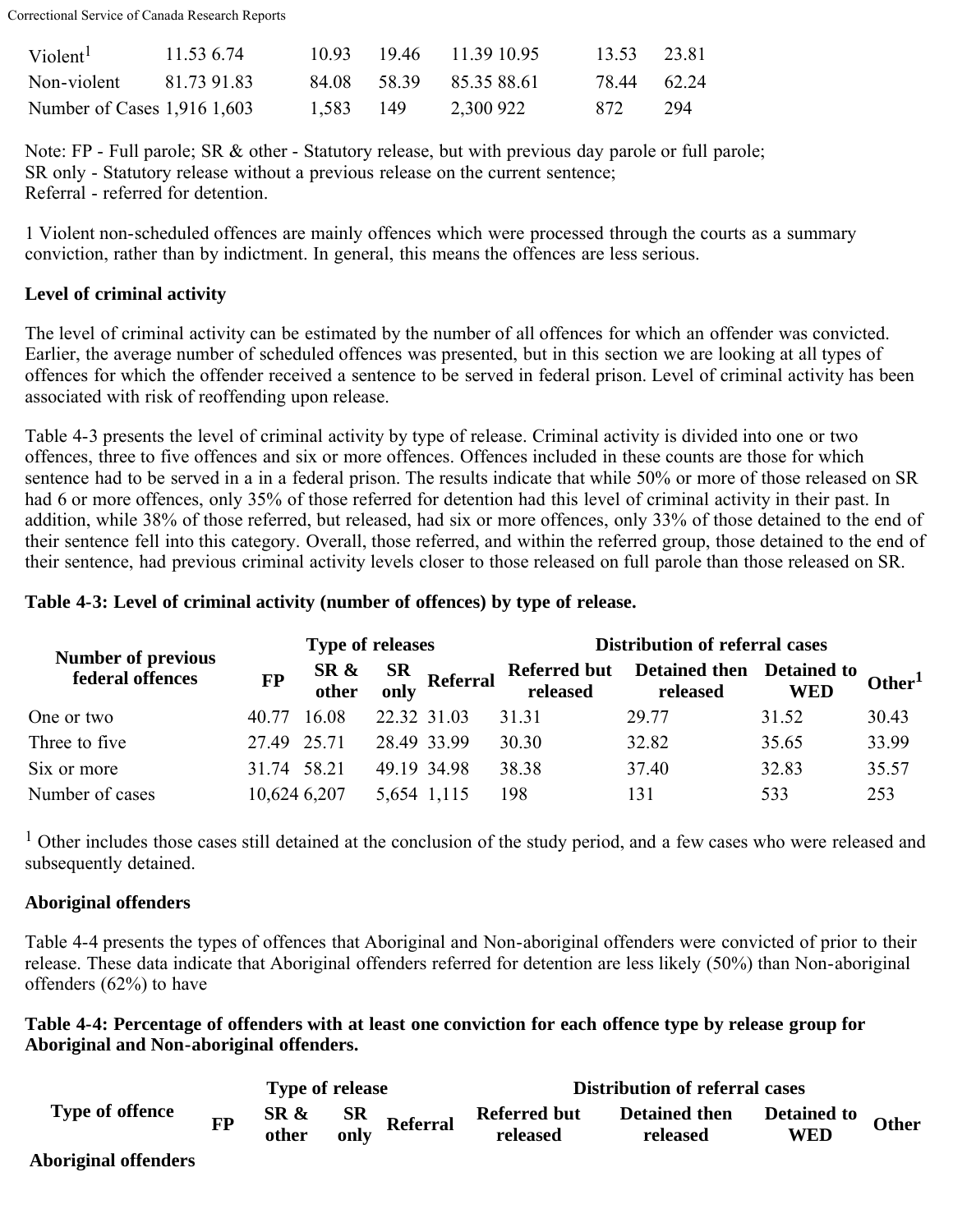| <b>Scheduled</b>            |             |                |                  |                  |                  |                  |                  |
|-----------------------------|-------------|----------------|------------------|------------------|------------------|------------------|------------------|
| <b>Sex</b>                  | 23.27 14.32 | 21.96          | 50.34            | 35.42            | 56.67            | 54.42            | 49.28            |
| Assault                     | 26.66 39.05 | 37.35          | 57.82            | 70.83            | 46.67            | 55.10            | 59.42            |
| Robbery                     | 19.62 36.89 | 33.22          | 25.17            | 31.25            | 23.33            | 20.41            | 31.88            |
| Manslaughter                | 12.45 10.54 | 7.47           | 15.65            | 10.42            | 23.33            | 16.33            | 14.49            |
| Other                       | 5,95 7,57   | 7,36           | 6,80             | 14,58            | 6,67             | 6,80             | 1,45             |
| Drug                        | 7.44 6.22   | 5.13           | 1.02             | $\boldsymbol{0}$ | $\boldsymbol{0}$ | $\overline{0}$   | 4.35             |
| Non-scheduled               |             |                |                  |                  |                  |                  |                  |
| Murder                      | 6,09 0,14   | $\overline{0}$ | $\boldsymbol{0}$ | $\boldsymbol{0}$ | $\boldsymbol{0}$ | $\boldsymbol{0}$ | $\boldsymbol{0}$ |
| Violent                     | 14,48 6,62  | 6,42           | 14,97            | 10,42            | 16,67            | 17,69            | 11,59            |
| Non-violent                 | 66.1785.14  | 80.38          | 73.47            | 79.17            | 73.33            | 70.75            | 75.36            |
| Number of Cases             | 739<br>740  | 897            | 294              | 48               | 30               | 147              | 69               |
| Non-Aboriginal<br>offenders |             |                |                  |                  |                  |                  |                  |
| <b>Scheduled</b>            |             |                |                  |                  |                  |                  |                  |
| <b>Sex</b>                  | 9.38 18.87  | 9.37           | 62.12            | 47.33            | 61.39            | 64.77            | 69.02            |
| Assault                     | 12,12 26,61 | 22,09          | 36,18            | 37,33            | 35,64            | 37,05            | 33,70            |
| Robbery                     | 24.35 39.84 | 42.28          | 20.34            | 23.33            | 24.75            | 17.62            | 21.20            |
| Manslaughter                | 4.43 2.44   | 2.54           | 6.33             | 6.67             | 8.91             | 6.48             | 4.35             |
| Other                       | 9.37 10.54  | 12.08          | 5.24             | 6.67             | 3.96             | 4.92             | 5.43             |
| Drug                        | 29.45 11.74 | 14.40          | 3.17             | 4.67             | 5.94             | 1.81             | 3.26             |
| Non-scheduled               |             |                |                  |                  |                  |                  |                  |
| Murder                      | 4.15 0.04   | $\mathbf{0}$   | $\boldsymbol{0}$ | $\boldsymbol{0}$ | $\boldsymbol{0}$ | $\boldsymbol{0}$ | $\overline{0}$   |
| Violent                     | 11.34 12.03 | 8.89           | 24.36            | 20.00            | 24.75            | 25.65            | 25.00            |
| Non-violent                 | 84.2783.68  | 91.71          | 58.34            | 58.00            | 65.35            | 58.29            | 54.89            |
| Number of Cases             | 9,877 4,754 | 5,464          | 821              | 150              | 101              | 386              | 184              |

been convicted of a sexual offence. On the other hand, Aboriginal offenders are more likely to have been convicted of an assault (58%) compared to Non-aboriginal offenders (35%). As was seen in the previous analysis, those who were detained (and either later released or held until the end of their sentence) were more likely to have been convicted of a sexual offence in both the Aboriginal and Non-aboriginal groups.

Aboriginal offenders were more likely to have been convicted of manslaughter (16%) than Non-aboriginal offenders (6%). However, Aboriginal offenders were less likely to have been convicted of a drug offence (1%) than Nonaboriginal offenders (3%). In terms of other release groups, Aboriginal offenders are more likely to have been convicted of sex offences, assault offences and manslaughter than non-Aboriginal offenders.

#### **Summary**

The following points summarize the findings in this chapter:

- 1. Offenders referred for detention have a greater number of scheduled offences than other offenders, and this number has been constant over the five years of the study. This would suggest that the increase in the number of referrals is not the result of the number of convictions offenders have for scheduled offences.
- 2. Drug offences are a relatively small percentage of the total number of scheduled offences and have not been increasing over the five years of the study. The observed increase in the number of referred cases cannot be attributed to the addition of Schedule 2 to the CCRA, nor can it be attributed to a change in the number of drug offences.
- 3. Referral cases are more likely to have been convicted of scheduled sexual and assault offences as well as non-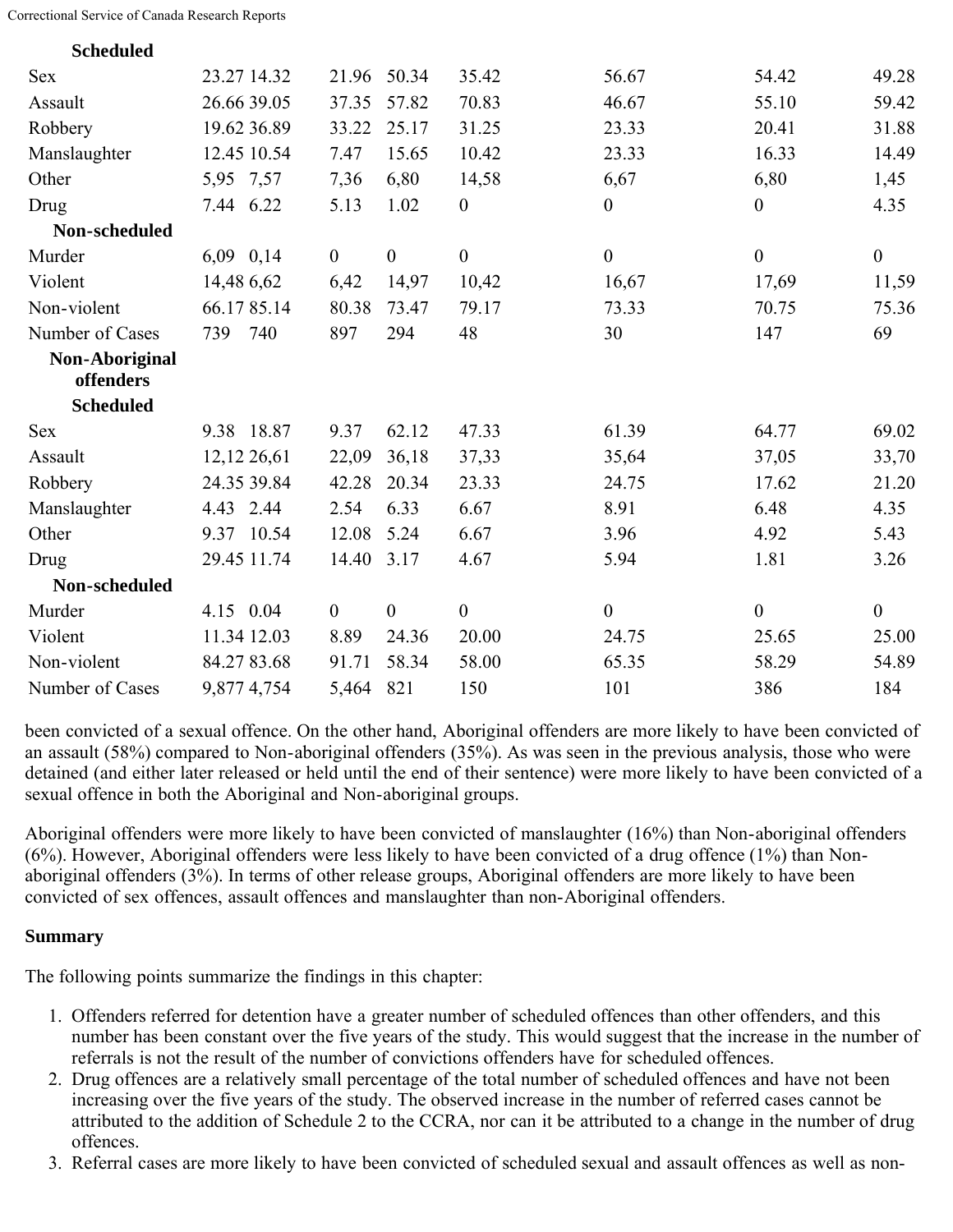scheduled violent offences than other offenders. They are less likely to have been convicted of robbery offences. Amongst those referred, offenders who were detained were more likely to have been convicted of a sexual offence than those who were released. This suggests that detention referrals are targeting sex offenders.

- 4. Based on the number of previous criminal offences, offenders referred for detention have a lower level of criminal activity than those released on SR, and have a level of criminal activity more similar to those released on full parole. This result suggests that, based on this risk factor, offenders referred for detention may have a lower risk to reoffend than those released on SR.
- 5. There appears to be an increase in the variety of violent offences (more offenders committing different types of violent offences) for both referred offenders and those released on full parole and statutory release over the five year period of the study. This could account for some of the increase in referrals, although the result is inconsistent with that in number 1 above.
- 6. Aboriginal offenders who are referred, are less likely to have been convicted of sexual offences and drug offences and are more likely to have been convicted of assault and manslaughter.

# <span id="page-17-0"></span>**Chapter 5 :**

# **Recidivism**

At first glance, measuring recidivism appears relatively straight forward. For example, the number of people returning to prison is often thought of as a measure of recidivism. While conceptually accurate, this measure is of little practical value unless one considers:

- 1. the length of the follow-up period (one, two, five, or ten years, or life),
- 2. the reasons for returning to prison (such as violations of conditional release or new sentence) and
- 3. whether readmission rates are for those still under sentence (being supervised in the community) or for those who have completed their sentence.

To address these problems the study uses two measures of recidivism and these are presented below.

One measure of recidivism used in the study is readmission to federal corrections within a fixed period of time; one and two years is used in this study. This is a somewhat crude measure, but it is useful for a quick snapshot of what the return rates are. However, it does not distinguish between readmission for a technical violation of conditional release and readmission as a result of a new offence. In addition, it does not account for differences in the probability of readmission between someone under supervision in the community and someone who has passed the end of their sentence date. In most studies, we only need to follow offenders to the end of their sentence and so readmissions occur under similar circumstances for all offenders. However, in a study of detention we also have to be concerned about follow-up after the end of the sentence for those detained to the end of their sentence.

While under supervision both a technical violation of the conditional release, or arrest (without waiting for a conviction) can lead to readmission. In addition, almost any jail sentence obtained while under supervision, regardless of the nature of the crime, will result in a readmission to federal prison. However, for offenders who have completed their sentence, readmission to a federal prison can only occur after sentencing by the court, and then, only if the sentence is for two years or more. For those under supervision, readmission to a federal prison is more likely and occurs in a shorter time than for offenders who have completed their sentence. Therefore, readmission is a useful measure of recidivism for offenders being supervised in the community.

A second measure of recidivism is time to a new offence. The advantage of this measure is that it is equally useful for those who are and are not under supervision in the community. Unfortunately, current data systems do not provide the date on which new offences occur. Therefore, a substitute measure must be used. The most consistently available data is sentencing date and it was selected for use. While readmission is affected by being under supervision, sentencing date is not. All new offences must be processed by the courts and it is assumed that this process will require the same amount of time for both offenders under supervision and offenders who have completed their sentence. While time to sentencing may be influenced by factors associated with the court, and extraneous to the offender, it is assumed that these factors will influence both groups equally.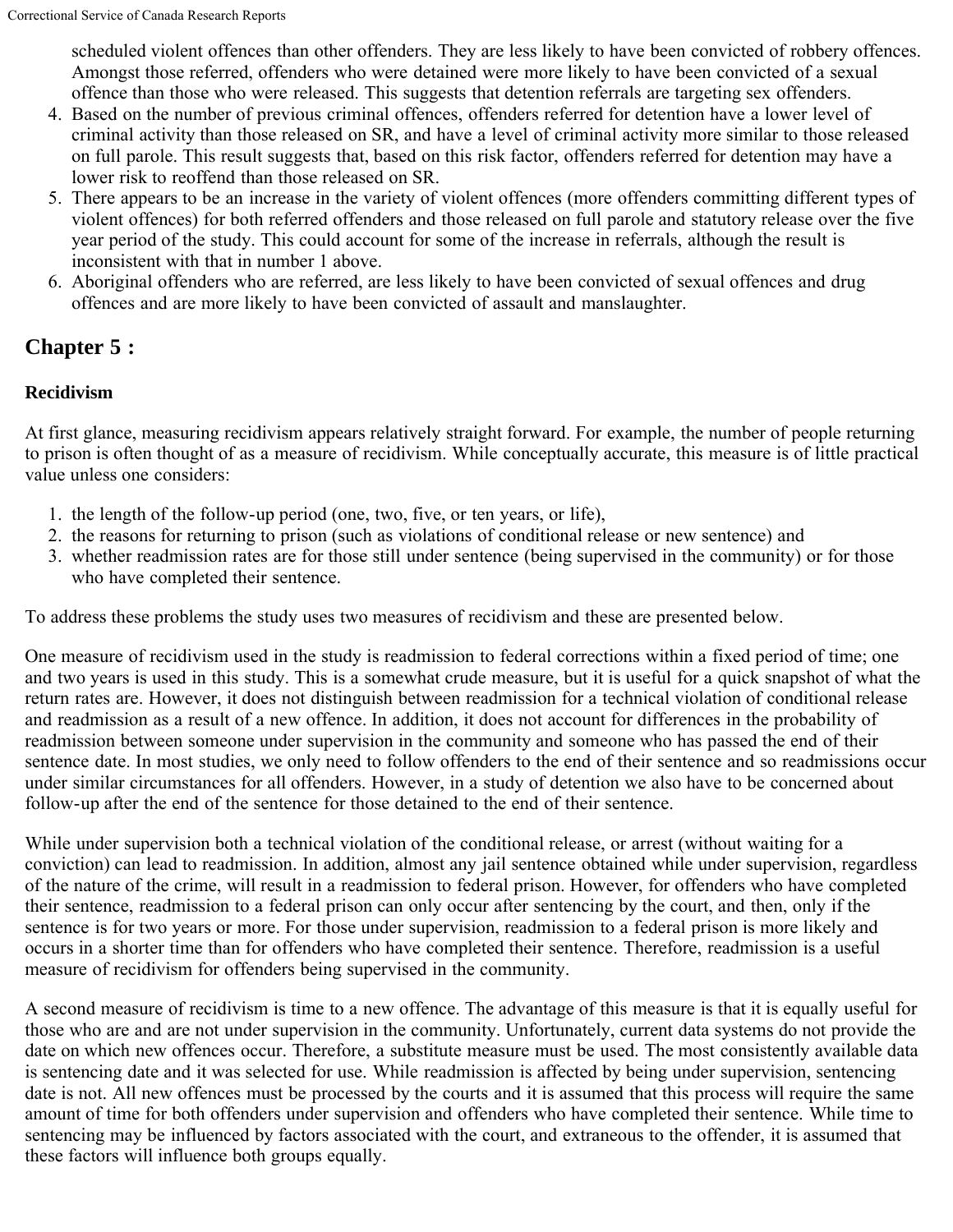Time to new sentence might be a problem if the follow-up period was very short, but the current study uses a followup period of 24 months. It is expected that most sentencing occurs within six months of the offence, and almost all but the most serious offences have a sentencing date within one year of the offence. The effective follow-up period is therefore between 12 and 18 months.

While studying recidivism it is possible to measure the effect of incapacitation, that is, the effect of keeping the person in custody, rather than allowing time to be served in the community. Take for example the cases of two offenders who have the same sentence expiration date. One offender is released with 24 months of supervision to serve and the other is released at the end of the sentence after being detained. If both offenders commit a crime six months after the end of their sentence, the incapacitation will have had no effect because the crimes occurred at the same time. On the other hand, if they both commit a new offence within 6 months of release to the community, we can conclude that incapacitation had an effect, since one crime was delayed for 2 years while the person was incarcerated.

To analyze the effect of incapacitation, recidivism for those detained is measured from the date of detention being ordered (incapacitation), not from the date of release into the community; the incapacitation period is from the detention date to the release date. If the time to recidivism from the detention date is significantly longer than the time to recidivism from release to the community then it can be concluded that incapacitation had an effect on delaying recidivism.

Readmissions and new offences, throughout this study, refer to readmissions to federal prisons and new offences resulting in federal prison terms.

# **Readmissions**

#### **Time to readmission**

Figure 5-1 presents the percentage of offenders who were readmitted after one and two years of follow-up. In addition, the percentages for readmissions and readmissions with a new offence and the number of cases for each group in the two year follow-up are presented in Table 5-1.

The full parole and the two statutory release (SR) groups follow the expected pattern with the lowest readmission rate for those released on full parole (24% after two years) and the highest rate of readmission for those released on SR without any other previous release (49%). This latter group would have served their entire sentence to the SR date without a release on either day parole or full parole. As such, they are viewed as a higher risk group of offenders. The group of offenders who were referred for detention, but who were released had readmission rates very similar to the SR groups (46%) as did those who were ordered detained initially, but who were subsequently ordered released (41%) by the National Parole Board prior to the end of their sentence date.

# **Figure 5-1: Percentage of releases readmitted within one and two years.**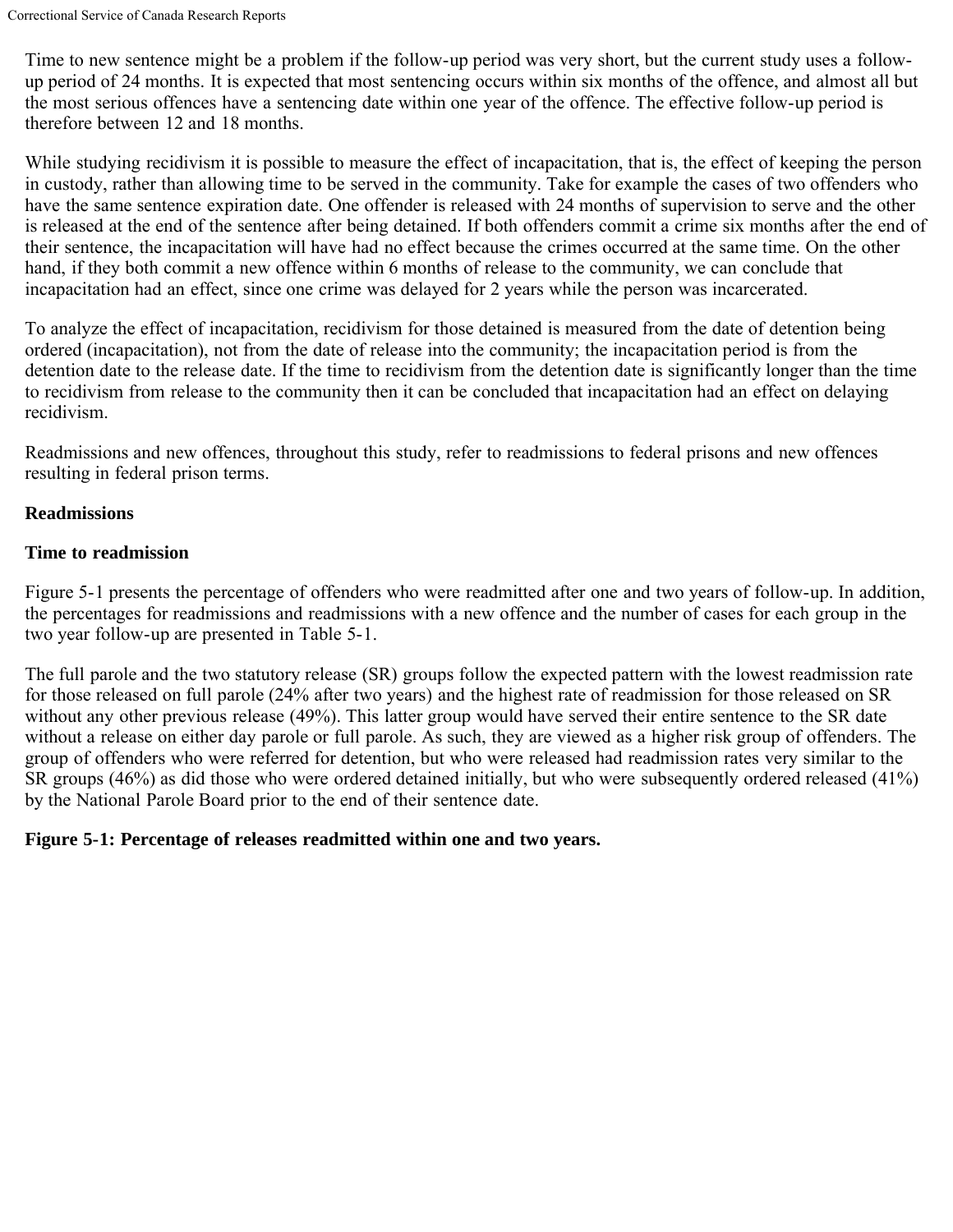

**Table 5-1: Percentage of releases readmitted within two years and number of cases.**

|                                                 |           |               | <b>Type of releases</b> |                                 | <b>Distribution of referral cases</b> |                                  |                    |
|-------------------------------------------------|-----------|---------------|-------------------------|---------------------------------|---------------------------------------|----------------------------------|--------------------|
| <b>Type</b>                                     | <b>FP</b> | SR &<br>other | <b>SR</b><br>only       | <b>Referred but</b><br>released | <b>Detained then</b><br>released      | <b>Detained to</b><br><b>WED</b> | Other <sup>1</sup> |
| $\%$ readmitted within 2 years 24.06 44.03      |           |               | 49.39 46.34             |                                 | 41.49                                 | 15.88                            | 1.57               |
| % readmitted with a new<br>offence <sup>2</sup> |           | 7.38 13.63    | 11.62 12.81             |                                 | 7.60                                  | 14 04                            | $\theta$           |
| Number of releases                              | 8324 5285 |               | 4782                    | 164                             | 94                                    | 233                              | 254                |

Note: These results do not include cases where there was less than two years from the release date to the study end date, March 31, 1995.

<sup>1</sup> Other includes those cases still detained at the conclusion of the study period, and a few cases who were released and subsequently detained.

<sup>2</sup> Includes those readmitted under supervision with a new offence and those readmitted through a warrant of committal after their sentence expired.

The group which was detained to their WED had the lowest readmission rate at 16% after two years. However, the lower readmission rate for those detained to the end of their sentence does not mean these offenders are the least likely to reoffend. Readmission takes longer for this group because it occurs after sentencing by the court for a new offence, whereas for offenders in the other groups, who are being supervised, readmission can occur very quickly through revocation of the conditional release. It is estimated that the effective follow-up for those detained to the end of their sentence is 12 to 18 months (allowing 6 to 12 months for processing of new criminal charges), not 24 months as for those in the other groups who are being supervised. Results presented later, which use sentence date rather than readmission date, address more effectively the question of recidivism for those detained to the end of their sentence.

It can be seen that for all types of releases, the majority of readmissions occur within the first year after release. For the SR groups and those referred but released, only 15% of readmissions occurred during the second year of follow-up. Readmissions in the second year were 28% of all readmissions for those released on parole and were only 9% for those who were initially detained and then released.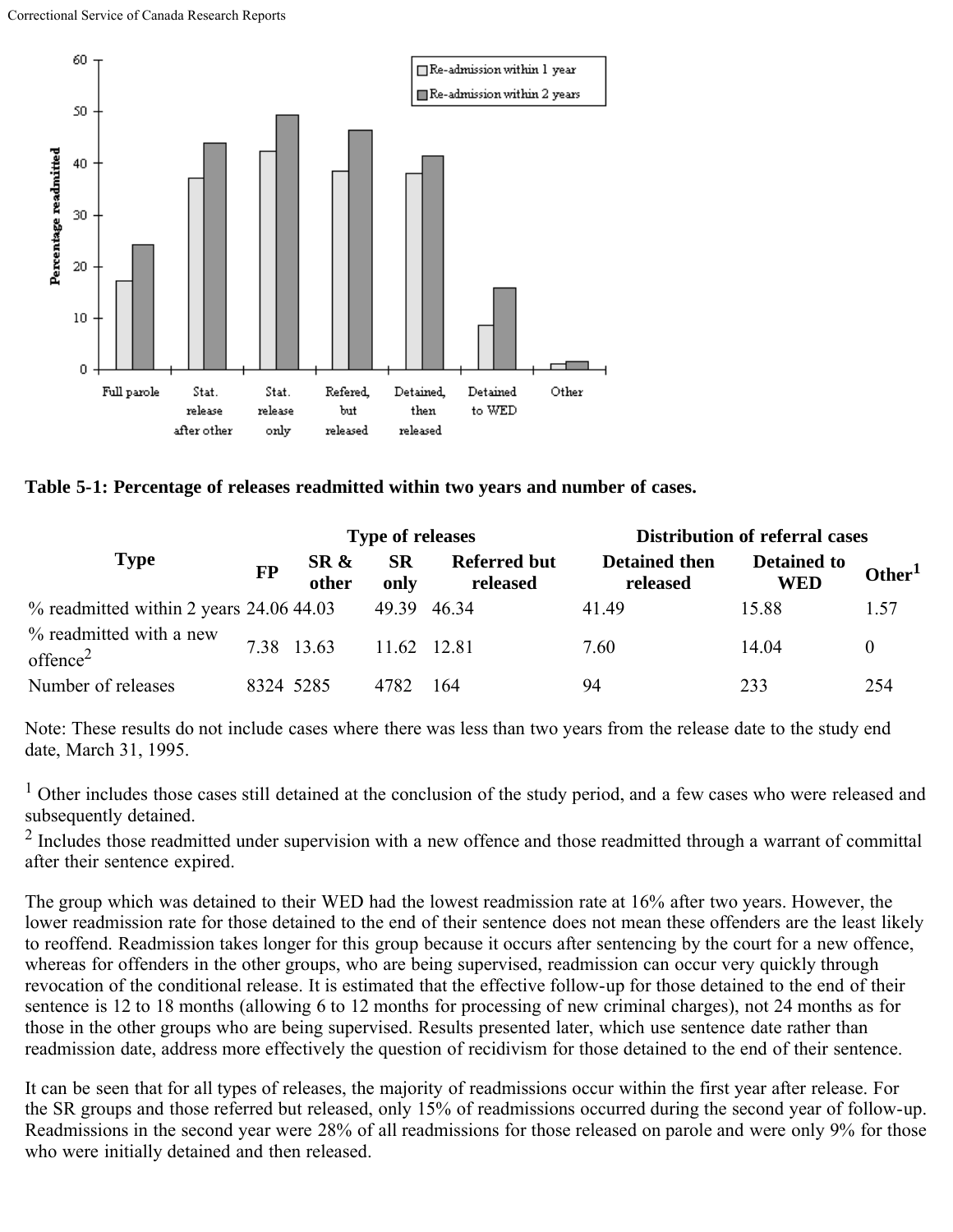For those who were detained to the end of their sentence, 45% of the readmissions occurred in the second year of follow-up. The higher percentage in the second year is probably partly the result of the court process leading to readmission which delays the readmission date.

Table 5-1 also presents the percentage of first readmissions that occurred following a new offence. These results indicate that, in general, the referred and SR groups had reoffence rates between 12% and 14%, with the exception of the detained and then released group of whom 8% were readmitted with a new offence on their first readmission. The results for this latter group are partly explained by the fact that 82% of the readmissions were for technical violations of their conditional releases as shown in Table 5-2 (which follows in the next section).

While these results indicate that those detained to the end of their sentence have a re-offence rate similar to the other groups it is likely that these data underestimate the number of readmissions for new offences for all groups except those detained to the end of their sentence which could only be readmitted with a new offence. For the other groups, only the first readmission is counted so a subsequent readmission with a new offence does not appear in the table and frequently a readmission for technical violation is recorded and not changed, when later information confirms that a new offence was committed.

Another way of looking at these data is presented in Figure 5-2 which shows the cumulative percentage of readmissions by month for a two year follow-up for each of the groups. Basically, the graph shows the number of months from release to readmission for those who could be followed for two years after release from prison. On the vertical axis is the cumulative percentage of cases within each group that have been readmitted and along the horizontal axis is the number of months to readmission.

# **Figure 5-2: Cumulative percentage readmitted by time to readmission from release date.**



These results show readmission patterns which are very similar for the SR groups and the referred groups who were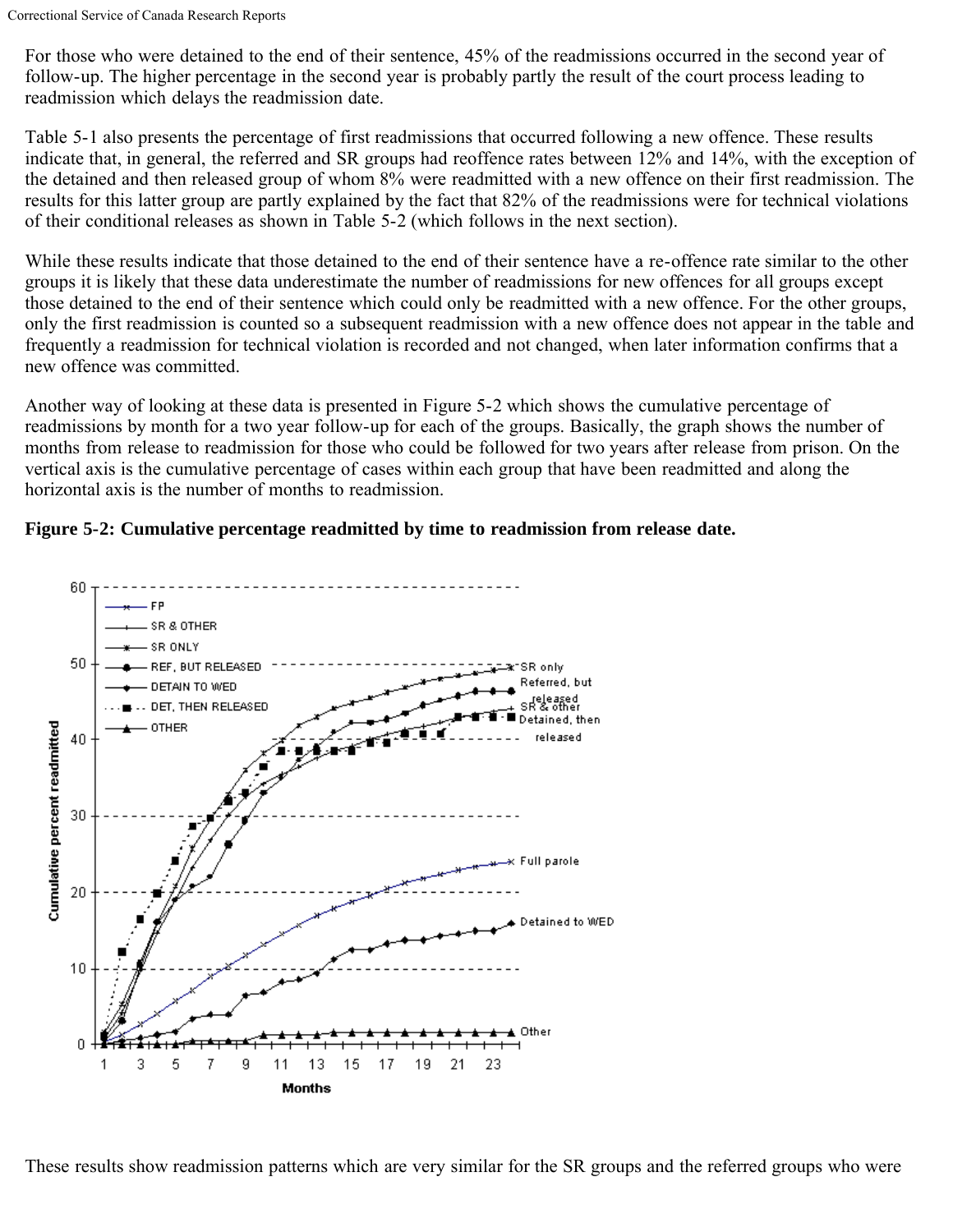released either at their SR date (referred and released), or some time later following a subsequent review by the National Parole Board (Detained and then released). The readmission rate varies by 10% across these groups and the data indicate the following ranking, from most likely to be readmitted to least likely to be readmitted,

- 1. SR only,
- 2. referred and released,
- 3. SR preceded by another release,
- 4. detained and then released.

The steep slope on the curves during the first 12 months indicates, as was shown previously, that readmission is most likely to occur within the first 12 months and there is a decreasing rate of failure after one year. In addition, the steepest slope in the first few months after release is for the group that were detained and then released. Results for this group are shown with a broken line on the graph and this pattern of readmission suggests that the detention period simply delayed the onset of problems.

Those offenders released on full parole and those detained until the expiry of their sentence had the lowest rate of readmission over the two year period. It is interesting that the rate of readmission, as shown by the slope of the curve, is similar for both full parole releases and those detained until the end of their sentence.

The results suggest that the referred groups do not differ very much from those who received statutory release. Interestingly, the group which was detained and then released shows the steepest readmission curve suggesting that whatever effect there was of detaining them was quickly lost upon their release.

While the results for those detained to WED appear most dramatically different from the others, this may be due to the fact that readmission for this group can only occur after a new conviction. The court process, which can add months to the readmission date, makes comparisons of this group with the others, on this graph, problematic.

# **Reasons for readmission**

The reasons for a readmission can be classified into three main categories:

- 1. **Warrant of committal**; where an offender reached the end of the sentence and then committed a new crime for which they were sentenced.
- 2. **Conditional release failure for technical reasons**; where, in the opinion of the parole supervisor and the National Parole Board, the offender has failed to meet the conditions associated with the release, or has shown a high probability of re-offending, or some aspect of the release has changed such as the loss of a halfway house bed or cancellation of a program.
- 3. **Conditional release failure with a new offence**; where at the time of readmission the offender has been charged with a new offence. Generally, these cases are underestimated in the electronic data systems because information on new offences is not always available at the time of readmission.

Table 5-2 presents the percentage of offenders readmitted by type of admission and type of release. The first line of data in the table presents the percentage of each release type based on the number of readmissions. The second line of data, for each release type, is the percentage of each admission type for all releases, not just those who were readmitted. The data in the table show that of the readmissions, between 69% and 82% are for technical violations without a new offence and that between 13% and 24% are for new offences committed while on conditional release. An additional 5% to 9% are readmitted for a new offence after they have completed their sentence.

What is particularly interesting in the table is the consistency, across the types of release, in the percentage of offenders readmitted for technical violations of conditional release with a range from 69% to 76%, excluding the detained and then released group for which 82% were readmitted for a technical violation. Likewise, readmission with a new offence for those released on, or before their SR date, account for approximately 21% of readmissions (18% to 24%). The detained and then released group has the highest level of readmissions for technical violations (79%) and the lowest for readmission with a new offence (13%).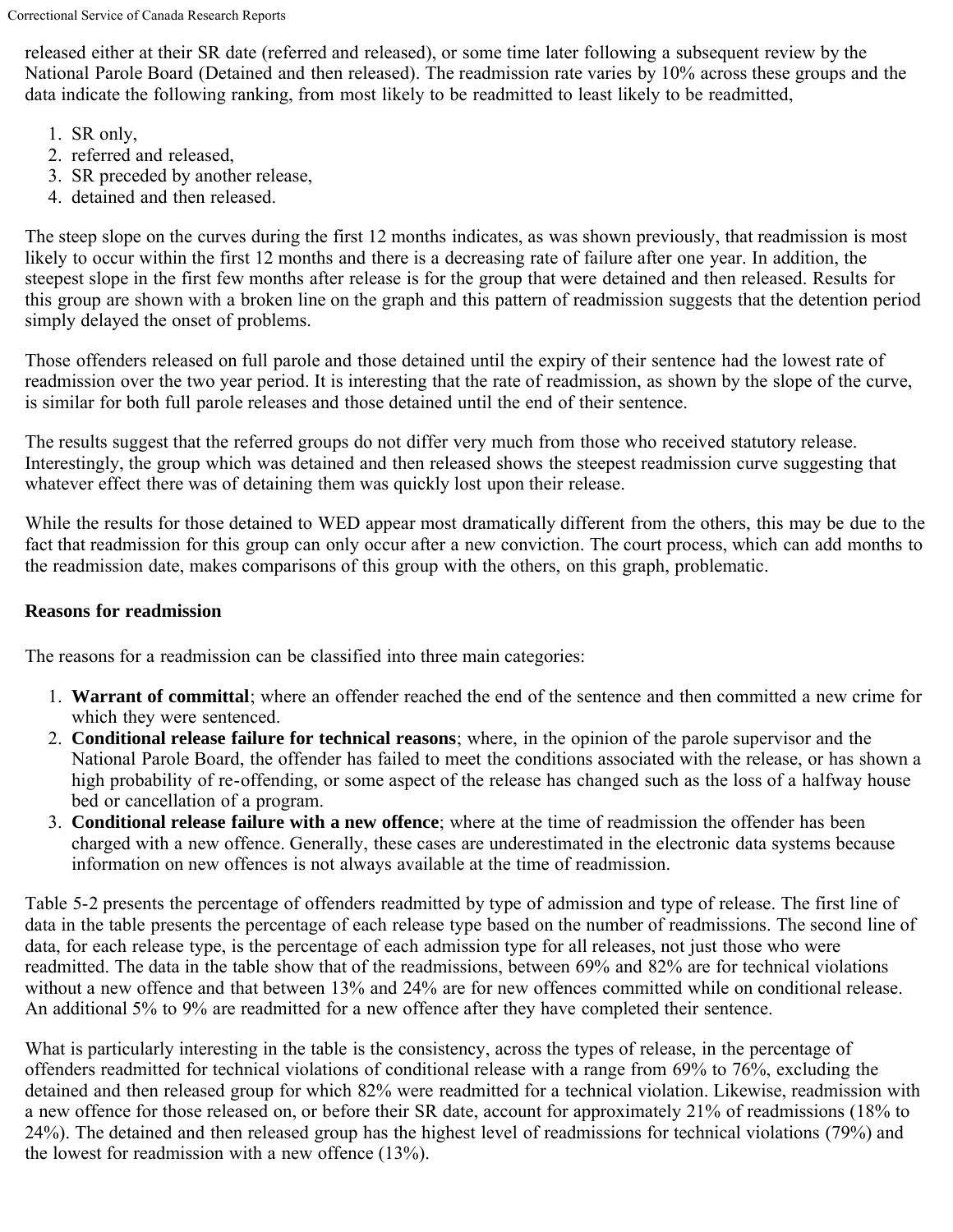| Type of<br>release               | <b>Warrant</b> of<br>committal | Conditional<br>release-technical | <b>Conditional</b><br>release-new<br>offence | <b>Other</b><br>admission<br>type | <b>Number of cases Number of</b><br>readmitted | releases |
|----------------------------------|--------------------------------|----------------------------------|----------------------------------------------|-----------------------------------|------------------------------------------------|----------|
| <b>Full parole</b>               |                                |                                  |                                              |                                   |                                                |          |
| $%$ of<br>readmissions           | 6.69                           | 69.18                            | 23.98                                        | 0.15                              | 2002                                           |          |
| % of releases                    | 1.61                           | 16.64                            | 5.77                                         | 0.04                              |                                                | 8323     |
| SR & other                       |                                |                                  |                                              |                                   |                                                |          |
| $%$ of<br>readmissions           | 9.33                           | 68.89                            | 21.62                                        | 0.17                              | 2327                                           |          |
| % of releases                    | 4.11                           | 30.33                            | 9.52                                         | 0.08                              |                                                | 5285     |
| <b>SR</b> only                   |                                |                                  |                                              |                                   |                                                |          |
| $\%$ of<br>readmissions          | 5.67                           | 76.33                            | 17.87                                        | 0.13                              | 2362                                           |          |
| % of releases                    | 2.80                           | 37.70                            | 8.82                                         | 0.06                              |                                                | 4782     |
| Referred, but<br>released        |                                |                                  |                                              |                                   |                                                |          |
| $%$ of<br>readmissions           | 5.26                           | 71.05                            | 22.37                                        | 1.32                              | 76                                             |          |
| % of releases                    | 2.44                           | 32.93                            | 10.37                                        | 0.61                              |                                                | 164      |
| <b>Detained</b><br>then released |                                |                                  |                                              |                                   |                                                |          |
| $%$ of<br>readmissions           | 5.13                           | 82.05                            | 12.82                                        | $\boldsymbol{0}$                  | 39                                             |          |
| % of releases                    | 2.17                           | 34.78                            | 5.43                                         | $\boldsymbol{0}$                  |                                                | 92       |
| <b>Detained to</b><br>wed        |                                |                                  |                                              |                                   |                                                |          |
| $%$ of<br>readmissions           | 89.19                          | $\boldsymbol{0}$                 | $\boldsymbol{0}$                             | 10.81                             | 37                                             |          |
| % of releases 14.04              |                                | $\boldsymbol{0}$                 | $\boldsymbol{0}$                             | 1.70                              |                                                | 235      |
| Other <sup>1</sup>               |                                |                                  |                                              |                                   |                                                |          |
| $\%$ of<br>readmissions          | $\boldsymbol{0}$               | 100.00                           | $\boldsymbol{0}$                             | $\boldsymbol{0}$                  | 4                                              |          |
| $%$ of releases 0                |                                | 1.59                             | $\boldsymbol{0}$                             | $\boldsymbol{0}$                  |                                                | 251      |
| Total                            |                                |                                  |                                              |                                   | 6847                                           | 19132    |

**Table 5-2: Percentage of cases readmitted by type of admission and type of release after two year follow-up.**

Note: These results do not include cases where there was less than two years from the release date to the study end date, March 31, 1995.

<sup>1</sup> Other includes those who were still detained and a small number of cases who were released and then detained.

When the percentages are calculated on the basis of all releases, not just readmissions, those released at, or after their SR date (the two SR groups, the referred and released group, and the detained then released group) have very similar results. Approximately 34% (32% to 38%) of these offenders are readmitted for a technical violation while approximately 9% (5% to 10%) are readmitted with a new offence while under supervision.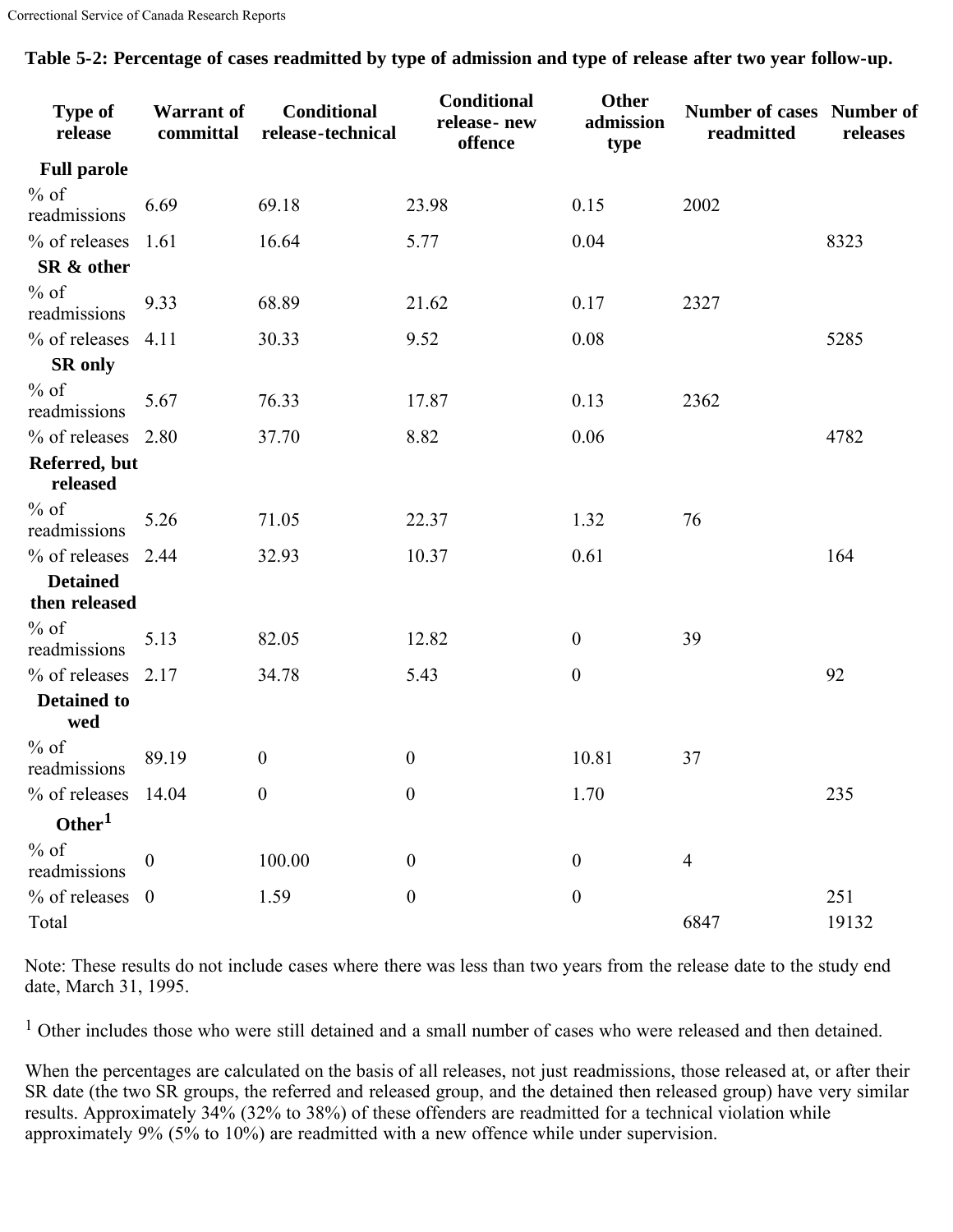Offenders held to the end of their sentence cannot be returned for violations of conditional releases and therefore all of their readmissions are from the courts through a warrant of committal.

# **Age at admission**

Figure 5-3 presents the readmission rates by age at admission for the release groups. The data clearly indicate that the readmissions rates are lower for older offenders which is consistent with other findings (Andrews & Bonta, 1994). For offenders who were referred the readmission rate is almost 50% lower for the group over 35 years of age than for the youngest group, under 25 years. This age effect is consistent across the referral sub-groups. Amongst those who were detained to WED, 11% of those over 35 years of age were readmitted within two years while 19% under 25 were readmitted.





The lower readmission rate for the older offenders suggests that they are lower risk offenders. Recall that the mean age for offenders who were referred was 32, suggesting that the risk for these offenders may have been lower than for other types of releases.

# **New offence**

The readmission data, presented above, provides one measure of recidivism. However, there are problems with using readmission as discussed earlier. Readmission, while under supervision, will occur much faster than readmission after the end of the sentence date since, in the latter case, a court case must be held before the readmission can occur whereas in the former, readmission follows almost immediately after knowledge that an offence may have occurred or is likely to have occurred. The alternative to readmission is to use re-offence date.

Unfortunately, CSC data systems do not consistently record the date of new offences so it is necessary to select a substitute measure. The date on which an offender is sentenced represents the most accurate approximation to an offence date that is available. It is well known that the sentence date may occur some time after the offence, and may even be delayed after the conviction has been rendered. However, delays in arriving at the sentencing date should be consistent across all offenders and therefore the sentence date represents an acceptable alternative.

# **Time to new offence**

The time to a new offence by type of release is shown in Figure 5-4. For all groups the cumulative percentage who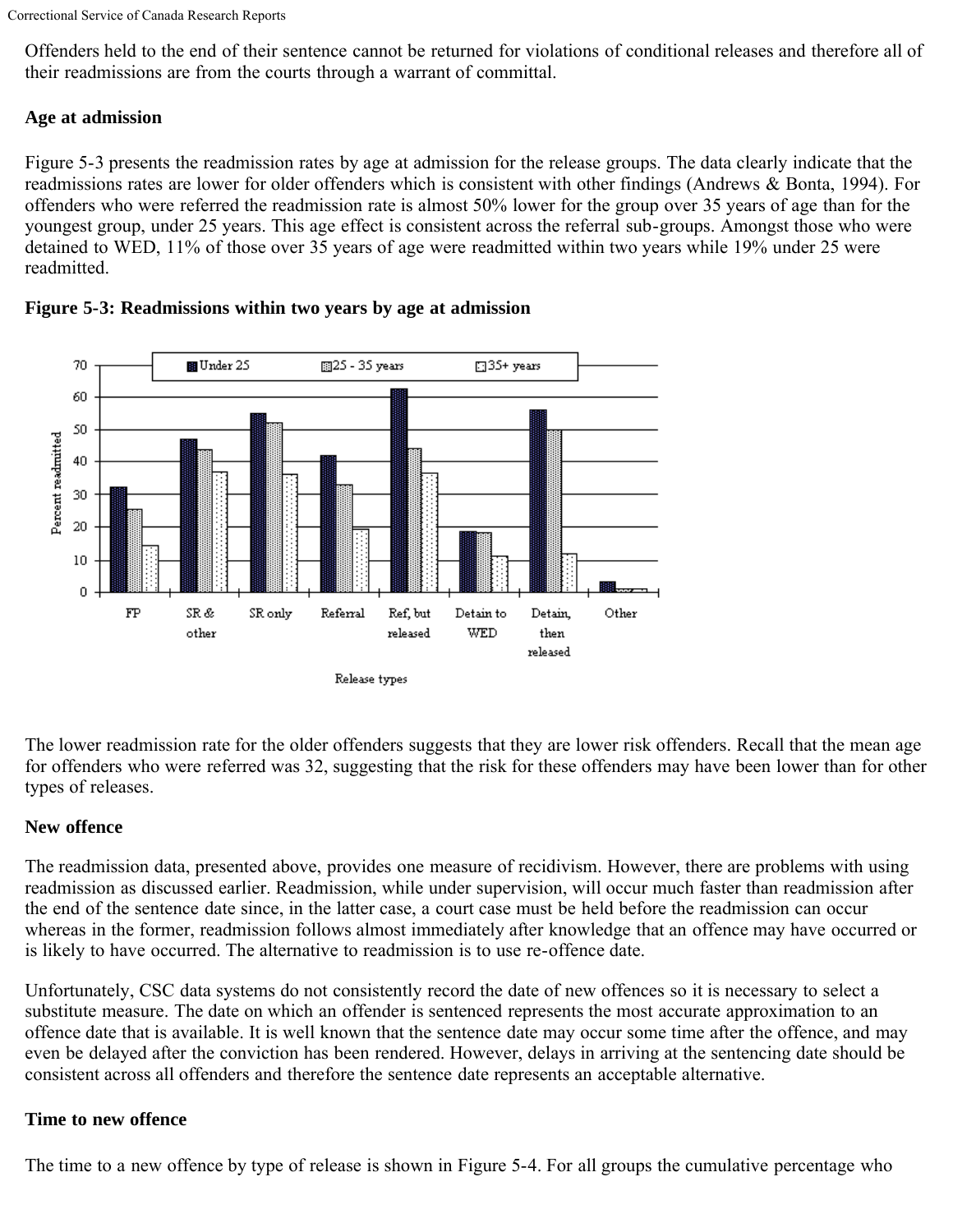commit a new offence is lower than for readmission, as expected. The curves on the graph show similar patterns for the two SR groups. The referred, but released group, has a curve similar to that of the SR groups, but it is lower.



**Figure 5-4: Cumulative readmissions by time to new offence for release groups.**

The full parole, detained, and detained then released groups all show similar slopes for their readmission curves with steady increases in the percentage of offenders with new sentences. Within these groups, full parole has the highest percentage of cases with new sentences, at 18%, while for those detained to WED, 16% had a new offence within two years, and 12% of those detained and released had a new offence. These results suggest, that in terms of new offences, those offenders in the detained and released group, and the detained to WED group were less likely to commit a new offence which resulted in a new federal sentence (these analyses do not consider provincial sentences).

It should be noted that those in the groups other than those detained to the end of their sentence, are likely to have spent some of the two year follow-up period incarcerated since between 25% and 50% were revoked while on conditional release and therefore spent at least some of the follow-up period incarcerated. In addition, those who were detained to WED may have been arrested and spent time incarcerated awaiting trial. Therefore, the data presented are for time to new offence, and do not represent time at risk to commit a new offence.

# **Incapacitation**

Imprisonment can have a number of different functions. Among these are punishment, treatment, and incapacitation. Incapacitation refers to the fact that while in prison one cannot commit crimes within the general population, although it is still possible to commit crimes in the prison environment. While it is hoped that the increased prison time for those who are detained will lead to improved treatment of their problems, it is recognized that one of the main functions of detention is incapacitation. The offender presents such a high risk that it is considered unsafe to allow him or her into the community.

To determine if incapacitation has much benefit it is necessary to look at the time it takes offenders to commit a new crime from the point when they are released as compared to the period of detention. For the current study, 235 offenders were detained to the end of their sentence and had a two year follow-up period. Of these, 38 (16.2%) were sentenced for a new offence (scheduled and non-scheduled) within the two year follow-up period after release. If the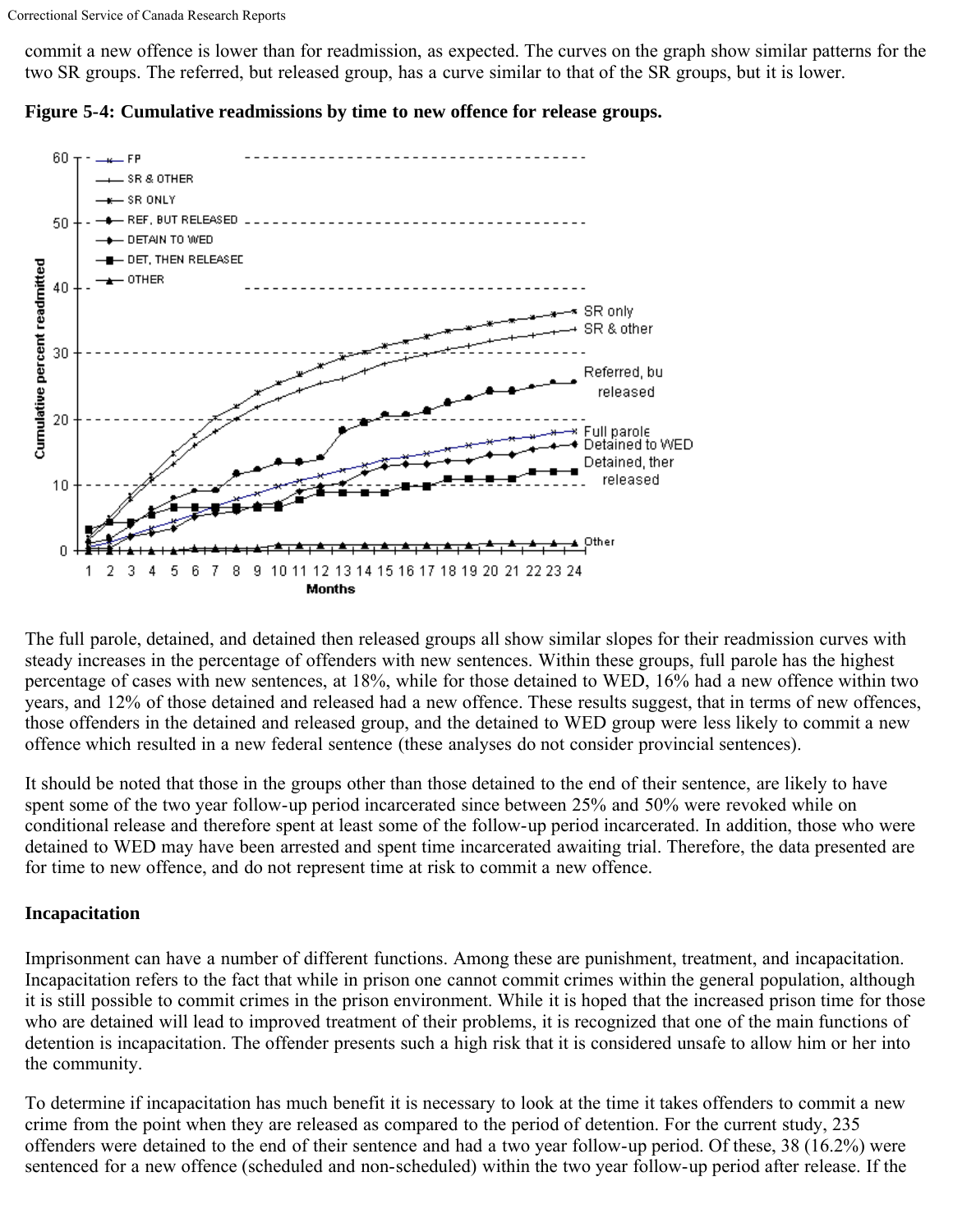follow-up is measured from the date of detention, rather than from the release date, we can get a measure of the effect of incapacitation.

Of the 38 detained offenders who committed a new offence, 16% (6) were re-sentenced within one year of their detention decision, 47% (18) were re-sentenced within two years and 89% (34) had been re-sentenced within three years of their detention decision. Given that most of these offences occurred within two years of the release date, and within three years of the detention decision it would appear that, on average, the incapacitation effect of detention prevented new offences for about one year. The effect is actually shorter than this since sentence date, not offence date, is being used to calculate the time lag. The effect would likely be reduced by about six months if offence date were used.

While a one year, or 12 month, incapacitation effect may seem short, it should be remembered that the average (median) detention period is only 415 days, or slightly less than 14 months. In addition, data presented earlier indicated that 50% of those detained to the end of their sentence had sentences of four years or less. For a sentence of four years, the maximum detention period possible is 16 months. Overall then, the incapacitation effect of detention is relatively short.

# **Age at Admission**

As with readmissions, age is related to the percentage of cases with a new offence within two years as shown in Figure 5-5. Older offenders are almost half as likely to have committed another offence within two years than are younger offenders. For those detained to the end of their sentence, 11% of those over 35 years of age committed a new offence within two years and 20% under 25 committed a new offence within the same period. These results, combined with those for readmission, suggest that older offenders with a more extensive criminal history may be more likely to be detained, even though their age makes them a lower risk for re-offending. The increased number of offences for this group is, in part, due to their longer period of exposure to criminal activity simply because of their age. Correlational analyses indicate that age and criminal history were about equally related to new offending.



**Figure 5-5: Percentage of offenders with new offence within two years by age**

# **Type of offence**

The preceding section presented time to new offence, for any type of offence. The following section breaks offences into scheduled and non-scheduled offences, and provides a further breakdown of scheduled offences into sexual offences, assaults, robbery, manslaughter, drug offences, and non-scheduled offences into violent and non-violent offences.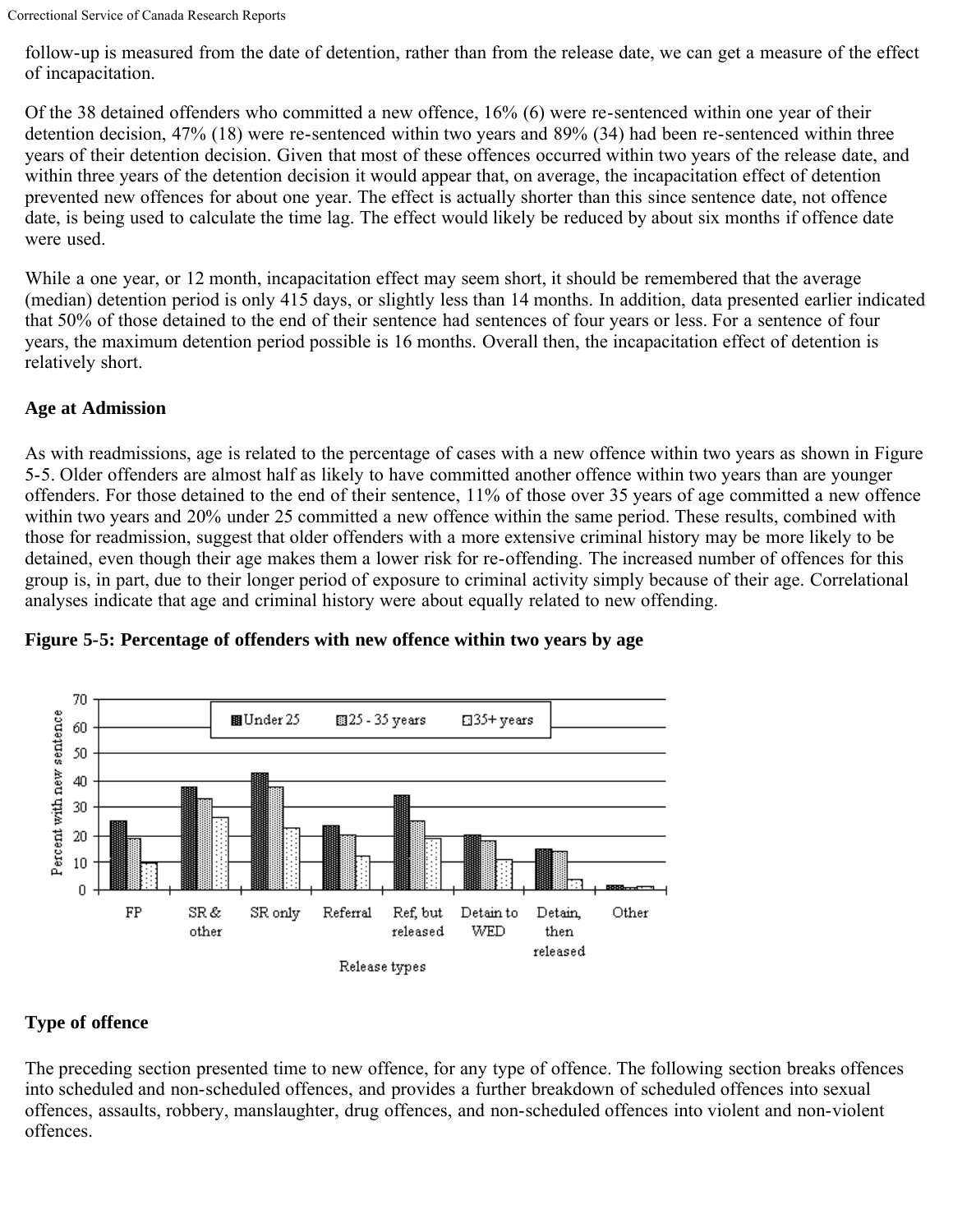Since the rate of re-offending with a scheduled offence is considerably lower than for all offences the results here will appear different from those presented in the preceding graph which presented re-conviction for all offences. An additional difference between the previous graph and these data is that in this section offences are subdivided into groups which creates a different pattern of reoffending.

Table 5-3 presents the percentage of offenders who were convicted of at least one offence in each of the offence types at their first sentencing after release. The first line of percentages in the table shows the percentage for any scheduled offence. While among those released on full parole, only 6% committed a new scheduled offence within two years of release, 11% to 13% of those on statutory release and 11% of those referred for detention committed a new scheduled offence.

Within the referral group, 15% of those released and 11% of those detained to the end of their sentence committed new scheduled offences within two years. Only 4% of those who were detained, but subsequently released, committed a new scheduled offence within two years. Put another way, these results indicate that of the 235 inmates who were held in prison until the end of their sentence, only 26 of them committed another scheduled offence within two years of their release. The rate of reoffending is the same as for those who were released at their statutory release date.

Sex offences were most likely to have been committed by those referred, and among those detained to the end of their sentence, 6% committed at least one sex offence within two years of release. This compares to less than 1% of those released on full parole or statutory release. Approximately 4% of those released on statutory release and those referred were convicted of a scheduled assault offence. This finding is not surprising given 60% of those referred had been convicted of a sexual offence in the past while less than 20% of those not referred had committed a sexual offence.

|                    |                   |               | Type of release   |                 | <b>Distribution of referral cases</b> |                                  |                                  |
|--------------------|-------------------|---------------|-------------------|-----------------|---------------------------------------|----------------------------------|----------------------------------|
| New offence        | <b>FP</b>         | SR &<br>other | <b>SR</b><br>only | <b>Referral</b> | <b>Referred but</b><br>released       | <b>Detained then</b><br>released | <b>Detained to</b><br><b>WED</b> |
| <b>Scheduled</b>   |                   |               |                   |                 |                                       |                                  |                                  |
| All offences       |                   | 5.64 11.01    | 12.80             | 11.00           | 14.67                                 | 4.35                             | 11.06                            |
| <b>Sex</b>         |                   | 0.31 0.74     | 0.90              | 4.48            | 4.27                                  | 2.17                             | 5.53                             |
| Assault            | 1.99              | 3.69          | 5.33              | 3.87            | 4.88                                  | 1.09                             | 4.26                             |
| Robbery            | 2.01 5.55         |               | 5.67              | 1.89            | 4.88                                  | 1.09                             | 2.13                             |
| Manslaughter       | $0.05$ 0.11       |               | 0.13              | 0.00            | 0.00                                  | 0.00                             | 0.00                             |
| Other              | 0.41 0.81         |               | 1.09              | 0.61            | 1.22                                  | 0.00                             | 0.43                             |
| Drug               |                   | 1.38 1.31     | 1.19              | 0.20            | 0.61                                  | 0.00                             | 0.00                             |
| Non-scheduled      |                   |               |                   |                 |                                       |                                  |                                  |
| Murder             | $0.00 \quad 0.19$ |               | 0.23              | 0.20            | 0.00                                  | 0.00                             | 0.43                             |
| Violent            | 0.85 1.50         |               | 2.24              | 2.04            | 0.61                                  | 1.09                             | 2.98                             |
| Non-violent        |                   | 15.63 27.80   | 28.90             | 10.49           | 17.07                                 | 7.61                             | 6.81                             |
| Number of<br>Cases |                   | 8322 5284     | 4782              | 491             | 164                                   | 92                               | 235                              |

# **Table 5-3: Percentage of offenders with a two year follow-up having at least one offence within two years at first sentencing after release.**

The data in Table 5-3 also indicate that referral cases had about the same level of readmissions with an assault conviction (4% for referrals vs. 4% to 5 % for SR releases), but a lower rate of readmission with a robbery offence  $(2\% \text{ vs. } 6\%)$ .

Table 5-4 presents the rates of readmission for the study groups for both first admissions and subsequent admissions. When all offences within the two year follow-up are included the SR only group has a 19% rate of reconviction for a scheduled offence, the SR with other releases has a 17% reconviction rate, while the reconviction rate for those referred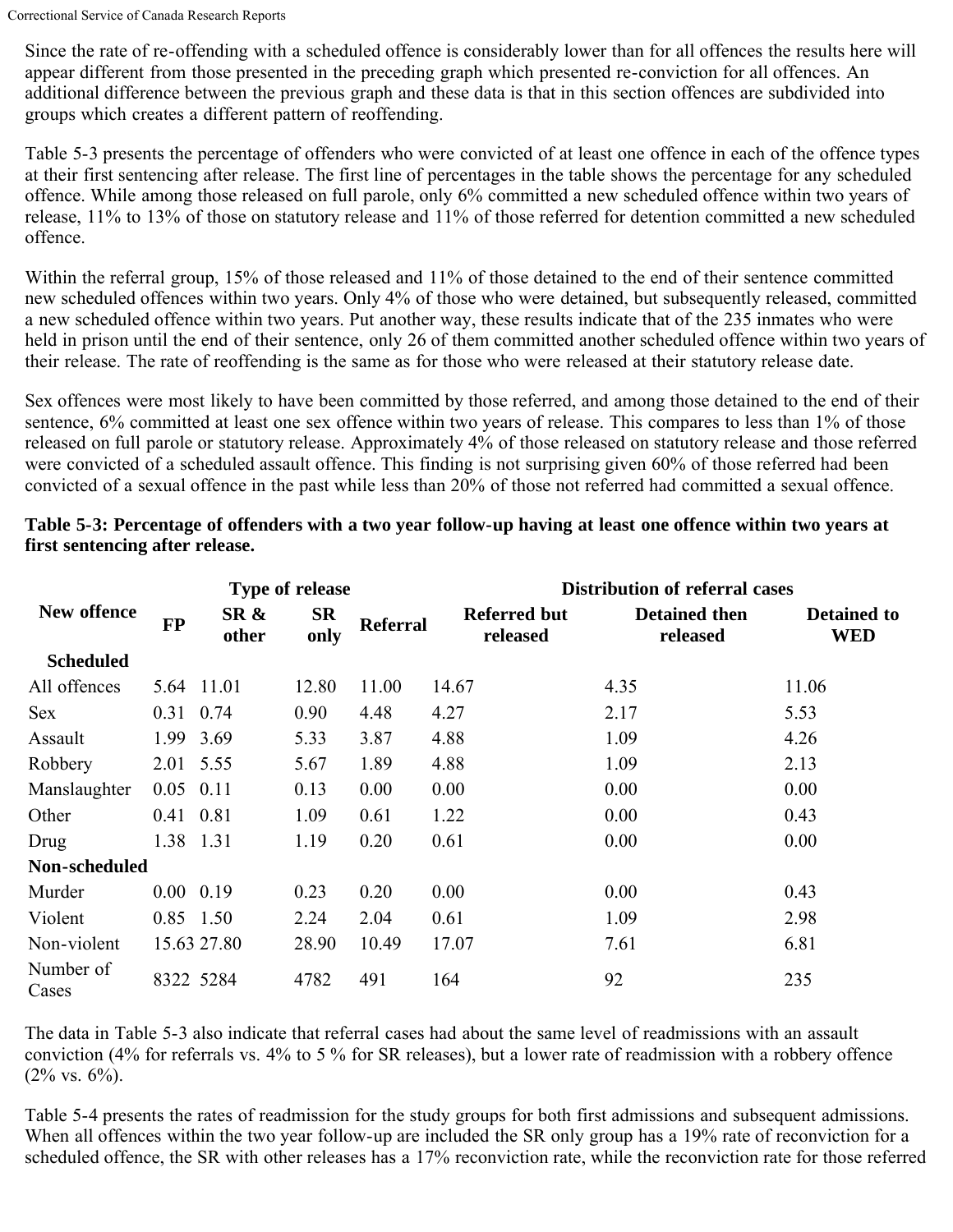is only 13%.

|                               | <b>Type of release</b> |               |                   |                 | <b>Distribution of referral cases</b> |                                  |                                  |
|-------------------------------|------------------------|---------------|-------------------|-----------------|---------------------------------------|----------------------------------|----------------------------------|
| <b>Follow-up</b>              | <b>FP</b>              | SR &<br>other | <b>SR</b><br>only | <b>Referral</b> | <b>Referred but</b><br>released       | <b>Detained then</b><br>released | <b>Detained to</b><br><b>WED</b> |
| First offence(s) $5.64$ 11.01 |                        |               | 12.80             | 11.00           | 14.67                                 | 4.35                             | 11.06                            |
| All offenses                  |                        | 7 70 16 65    | 18.53             | 13.24           | 16.46                                 | 5.43                             | 15.04                            |
| Number of<br>Cases            | 8322 5284              |               | 4782              | 491             | 164                                   | 92                               | 235                              |

**Table 5-4: Percentage of offenders with a two year follow-up having at least one scheduled offence at first and subsequent sentencing after release.**

# **Aboriginal and Non-aboriginal Comparisons**

Results presented in Figure 5-6 indicate that the readmission rate for Aboriginal offenders is significantly higher than for Non-aboriginal offenders. The data in the graph are for a two year follow-up. For most release groups Aboriginals offenders have a readmission rate more than 12 percentage points above the Non-aboriginal offenders. For those Aboriginal offenders who were referred, but subsequently released, the readmission rate is almost double that of Nonaboriginal offenders. However, for those detained to the end of their sentence, there is very little difference in the readmission rate for the two groups.

# **Figure 5-6: Percentage of Aboriginal and Non-aboriginal offenders readmitted within two years of release.**



The percentage of Aboriginal and Non-aboriginal offenders who have a new offence (scheduled or non-scheduled) within two years of release is shown in Figure 5-7. For new offences the large differences between Aboriginal and Non-aboriginal offenders seen with readmissions, is reduced. For most groups the differences are relatively small. However, for those referred, but released, Aboriginal offenders are almost twice as likely to have a new offence within two years of release. Noticeable differences showing higher readmission rates for Aboriginal offenders are also evident for those released on full parole and those detained and then released.

#### **Figure 5-7: Percentage of Aboriginal and Non-aboriginal offenders with at least one new offence (scheduled or non-scheduled) within two years of release.**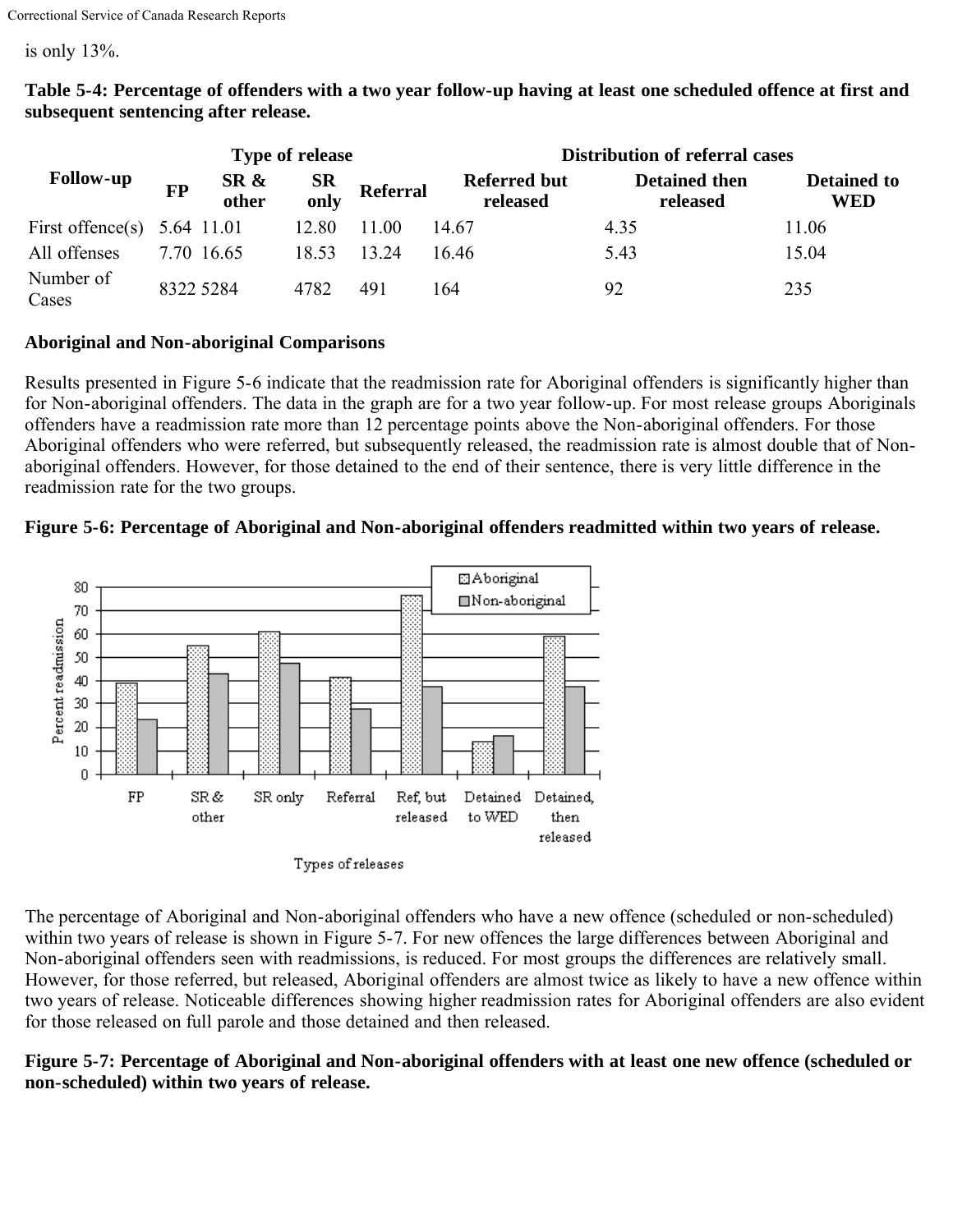

The large differences between Aboriginal and Non-aboriginal offenders for readmission suggests that Aboriginal offenders may be more likely to be revoked while under supervision, and this effect is evident for regular releases and for those released after having been referred. The Aboriginal/Non-aboriginal differences are less evident when recidivism is measured using new offences, rather than readmission for any reason. Where supervision does not play a role in readmission, such as for offenders detained to the end of their sentence, the differences all but disappear.

# **Regional Comparisons**

Readmission rates for full parole and statutory release are relatively consistent across the regions, except for the full parole readmissions in the Atlantic region which is substantially higher than for parole in the other regions. These results are shown in Figure 5-8. Readmissions from statutory releases are over 50% in the Prairie region. Overall, the readmission rate is lower for those referred for detention (30% in four of five regions) than for those released on their statutory release date. However, when the data for referrals are subdivided the results show that readmission rates are highest for those referred, but released, with rates reaching 60% in the Prairie region. As with most other results, the group detained to the end of their sentence have the lowest readmission rates, and the pattern across regions is similar to that observed for full parole releases.



# **Figure 5-8: Percentage readmitted within two years by region.**

It should be remembered that readmission includes revocation of conditional release (full parole or statutory release)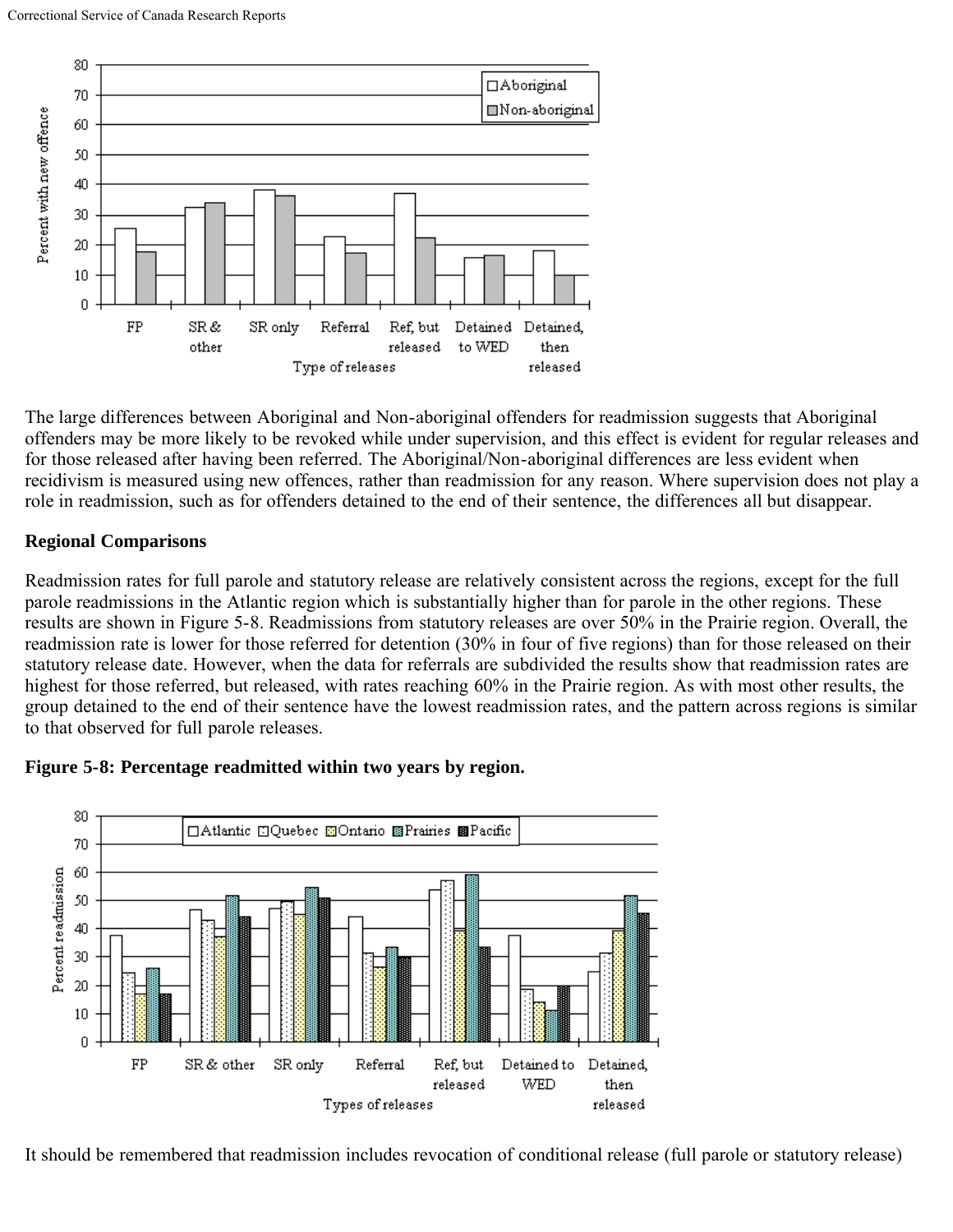for technical violations as well as following the commission of a new offence. Results presented earlier indicated that revocations for technical violations account for the largest percentage of all readmissions. It should also be noted that all readmission for those detained to the end of their sentence result from a new offence.

Readmission rates across regions for new offences (scheduled or non-scheduled) within two years of release (measured using new sentences) are presented in Figure 5-9. The Atlantic region has the highest rate of new offences in the two year follow-up period for those referred for detention at just over 30% as compared to about 20% in the other regions. The re-offence rate is highest for those referred, but released. In the Atlantic, Ontario and Prairie regions, over 30% of the offenders in this group have a new offence within two years of release. This compares with a re-offence rate of less than 20% for those detained to the end of their sentence in all regions except Atlantic, where the re-offence rate approaches 50%.

# **Figure 5-9: Percentage of offenders with a new offence (scheduled or non-scheduled) within two years, by region.**



These results suggest that of those referred for detention, the least likely to reoffend were detained to the end of their sentence, whereas those who were released were more likely to commit a new offence. As with other analyses, the group that were detained to the end of their sentence exhibit a similar pattern to those who were released on parole.

# **Summary**

The following points summarize the findings in this chapter:

- 1. The pattern of readmissions is similar for the SR and the referred groups who were subsequently released before WED. The detained to WED group had the lowest readmission rate, but this may reflect the need for court action prior to readmission, rather than a difference between this group and the others.
- 2. Time to a new offence is shortest for those released on SR and those referred and released. Those who were detained had re-offence rates lower than those released on full parole.
- 3. On average, the incapacitation effect of detention lasts only about one year, the period the offender remains in prison.
- 4. Only 16% of those detained to the end of their sentence, and 12% of those detained and then released, had a new offence of any type two years after their release. Only 11% committed a scheduled offence as their first new offence, while 15% did commit a new scheduled offence sometime after their release (given a minimum of two years following release).
- 5. The readmission and re-offence rate was lowest for those over 35 years of age. Given that the average age of the referral group is 32, and the average age of those detained to WED is 33, it is likely that some of these offenders have a lower risk of re-offending than would be expected given their offences.
- 6. Aboriginal offenders have higher readmission rates than Non-aboriginal offenders, but these differences are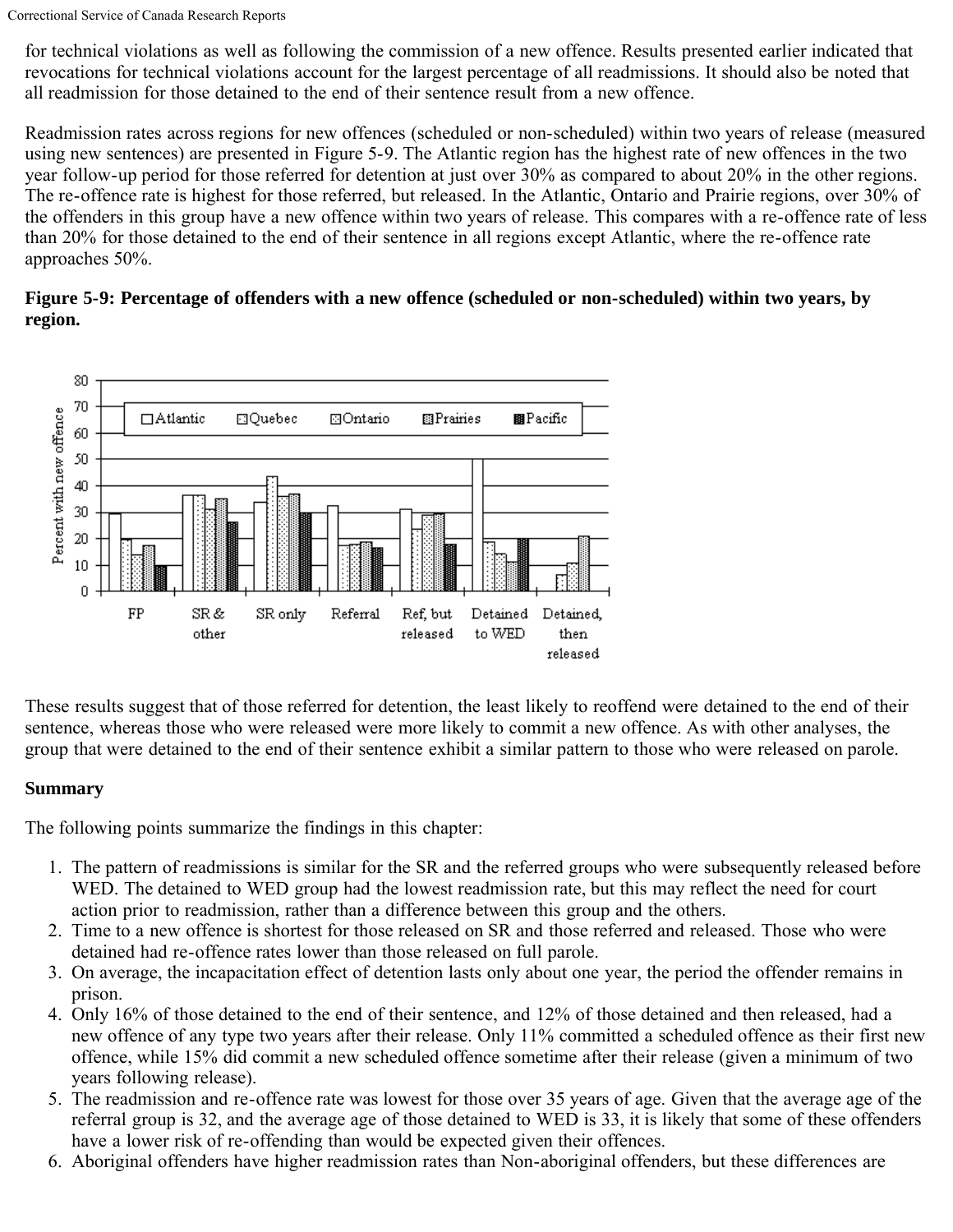reduced when new offence is used as the recidivism measure. These results suggest that Aboriginal offenders may be more likely to have their conditional release revoked, even though they are not more likely to commit a new offence. Additional investigations may be needed to explain the observed differences.

7. Regional differences are evident for both readmission rates and new offences within two years of release. Patterns of readmissions across referral groups and regions are consistent with the general patterns observed. Those detained have lower readmission and re-offence rates. Striking is the relatively higher re-offence rate in the Atlantic region for full parole releases and those detained to WED.

# <span id="page-30-0"></span>**Chapter 6:**

# **Appendix**

Overall the results suggest that inmates referred for detention are more likely to have committed serious violent offences. However, the detention referrals have actually committed fewer offences as compared to those given statutory release. Sexual offenders are more likely to be referred and to be detained than those who have committed other types of offences.

Readmission and re-offence rates for those offenders who are detained to the end of their sentence suggest that they are less likely to reoffend within two years of release than those offenders who are released either at their statutory release date or after a period of detention, but prior to the expiration of their sentence. Some of those referred for detention, and in particular those who are detained to the end of their sentence, may actually be lower risk than those who are released. For example, those detained to the end of their sentence are older, have fewer criminal convictions requiring a federal sentence, and are less likely to be readmitted within two years for having committed a new offence.

The results demonstrate that those offenders released at, or after their statutory release date, and therefore deemed to be too high a risk for release on parole are a particularly problematic group. They have only a 50% chance of being successful while under supervision after statutory release, and they are likely to commit a new crime following their release. From this group, potential detainees who are likely to commit a new violent offence, must be selected.

There were 235 offenders kept in prison until the end of their sentence rather than being released into the community to serve the last one-third of their sentence. Of these, approximately 38, or 16% committed a new offence within two years after their eventual release. This rate of reconviction is lower than for those released on statutory release and it is about the same as for those who were referred for detention, but released. It is also lower than those who were released on full parole.

The Introduction presented three questions to be answered by the results from this study:

- 1. Are the right people referred for detention? That is, are the highest risk violent offenders referred for detention?
- 2. Are the right people being detained? That is, are the people detained the highest risk offenders?
- 3. Are those who have been detained the most likely to reoffend after release and are they the most likely to reoffend violently?

The results from the study suggest the following responses:

- 1. It is not clear that the highest risk offenders are being referred for detention. However, the offenders who are referred have committed violent offences. The recidivism data indicate that those referred are no more likely to be readmitted, or to commit a new offence, than many of those released without being referred for detention.
- 2. The results suggest that offenders who are detained are not higher risk than offenders referred and not detained. For example, while detained offenders are more likely to have had a conviction for a sexual offence, they are less likely to have had convictions for robbery and drug offences. In addition, detained offenders are more likely to have been given shorter sentences by the courts and to have fewer previous convictions for which they served their sentence in a federal prison. While some detained offenders have a high risk of re-offending, others are less likely to reoffend than those who are released at their SR date.
- 3. Are those who are detained the most likely to reoffend? The data suggest that offenders who are released at their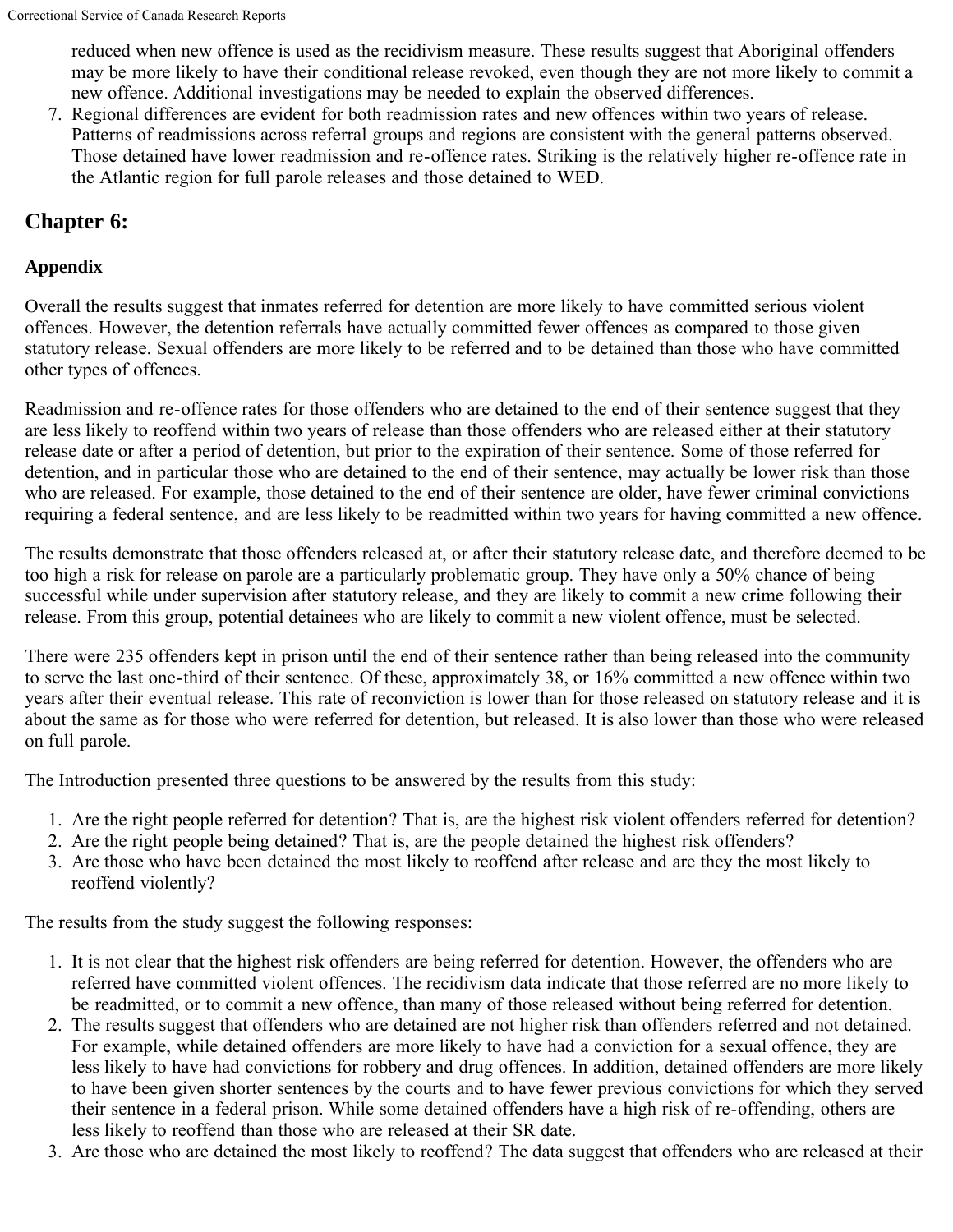statutory release date, including those who are referred but not detained, are more likely to be readmitted than those who are detained to the end of their sentence. It also appears that those who are not detained are more likely to reoffend within two years of their release, and are equally likely to reoffend with a violent offence (another scheduled offence) as those who are detained.

Some of the results suggest that lower risk offenders are detained , which is consistent with an early study (Motiuk, Belcourt and Bonta, 1994) which compared offenders using the SIR scale (General Statistical Information on Recidivism), a measure of risk of re-offending. These results suggest that the decisions to refer, and to detain, may be based on the nature of the offence rather than the risk of violent re-offending. This might explain why sexual offenders are more likely to be detained than those convicted of other violent offences.

The results presented in the study raise a number of questions which require investigation. While the study was able to characterize the types of offenders, types of offences and recidivism patterns, it could not deal with the nature of the initial offences nor the nature of subsequent offences. It may be that case management officers, in making a decision for referral, and the National Parole Board, in making a decision to detain, use other criteria that are valid for reasons other than statistical probability. However, the results of the study suggest that the decisions made are not achieving the goals of detaining the most serious offenders. An analysis of the other criteria being used is needed to more fully understand either their applicability in the decision process, or the inaccuracies which they introduce.

The results indicate that there is a need to examine the methods used in selecting cases for detention. Modifications to the current tools and systems used for selection should increase the accuracy of the selection of the highest risk offenders, particularly those most likely to commit a new violent offence after their release. Given the relatively high rate of reoffending and readmission among the group of offenders who remain in institutions until their statutory release date, specialized selection tools and procedures may be needed to take account of the unique characteristics of these offenders.

Given the similarity in re-offence rates between those detained and those released at their statutory release date, it may be more effective to release offenders under supervision and then revoke the conditional release when problems occur. The additional effort required for detention review does not seem to contribute to a reduction in the likelihood of reoffending. With this approach the low risk offenders would be released and the higher risk offenders who demonstrate an inability to adapt to community standards would be re-incarcerated.

While protection of society must remain a prime consideration, there is evidence to suggest that the increased incarceration costs of detention may not be achieving much benefit. If one considers the 235 offenders detained to the end of their sentence and assumes a readmission rate similar to the SR groups of about 50% in two years, then 118 of the detention offenders would return. However, 117 would remain in the community. Given an average detention period of 415 days and \$46,000 per year for custody, the cost of maintaining these offenders in prison would be about \$6.1million. It would cost about \$1.13 million to supervise the offenders in the community. The net savings would be \$4.77 million over five years accounted for in this study, or about \$1 million per year.

Of concern in this analysis is the type of offence committed by those detained to the end of their sentence and those released at the statutory release date. Of the SR group and those detained to the end of their sentence an equal percentage, about 11%, committed a scheduled offence after release; this amounts to 26 of the 235 detained offenders. The detained offenders were more likely to commit a sexual offence, but less likely to commit a robbery. Given the difference in the size of these two groups (10,000 Vs 235) many more scheduled offences were committed by those released on SR. In addition, the SR group was four times more likely (28% Vs 7%) to commit a new non-violent offence than those detained to the end of their sentence.

A saving of \$1 million per year accounts for only about half of those detained until the end of their sentence because the 235 cases were those who had sufficient follow-up period within the study. The potential savings would double if the more than 500 offenders detained until the end of their sentence were included, and would further increase if those detained and then released were included. In addition, the estimate assumes a readmission rate for detained offenders similar to the SR group. However, the data suggest a lower readmission rate for those detained.

Finally, additional research would assist in the development of better selection criteria for those most likely to commit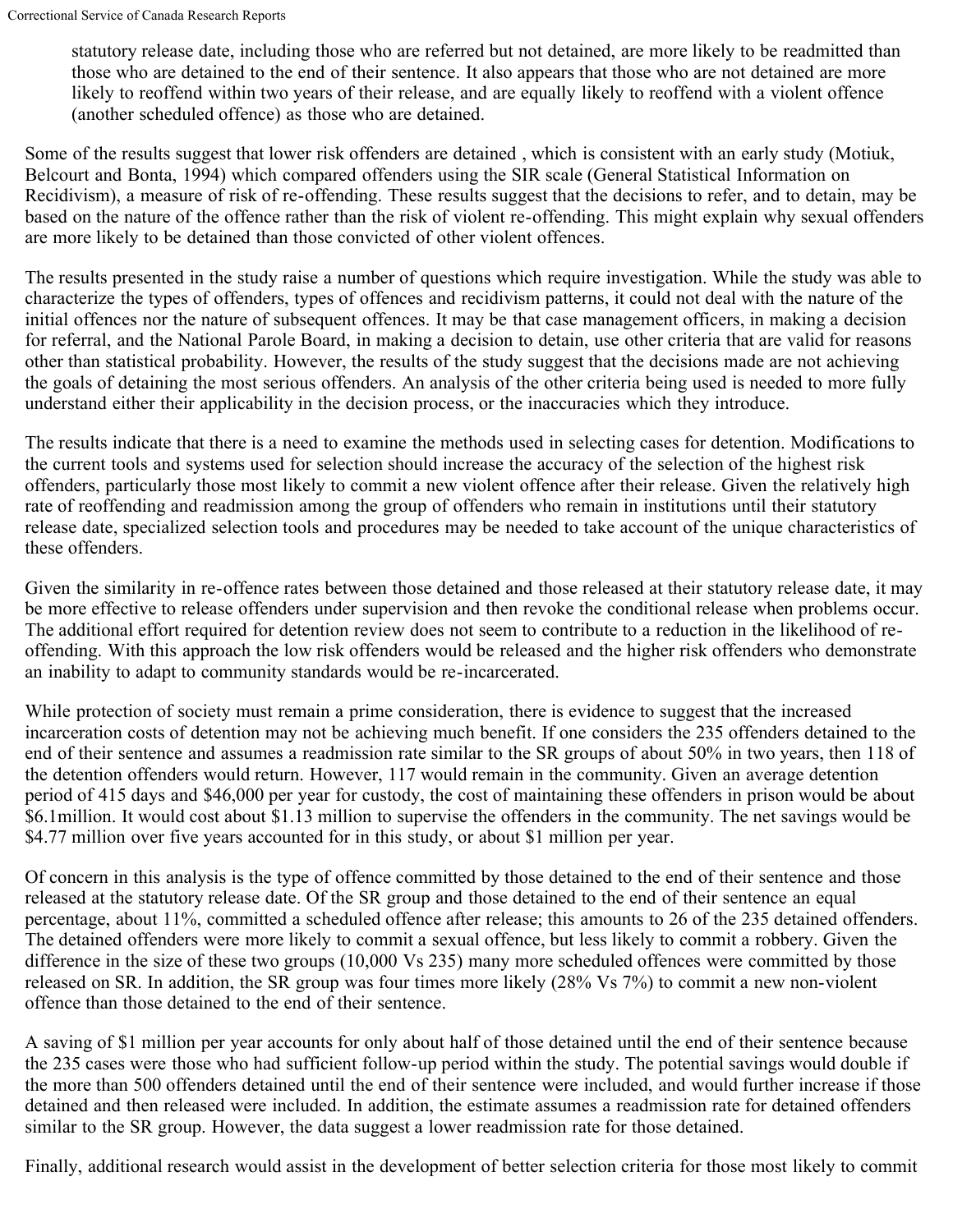new offences. For example, using objective risk measures might be more effective than the current list of offences specified in the Schedules of the CCRA.

# *Summary of Findings*

- 1. The number of referrals, as a percentage of all releases, has been increasing over the five year period of the study. The number of referrals, as a percentage of all potential statutory releases, has been increasing even more dramatically.
- 2. While those referred are more likely to have longer sentences, 6 years or more, than other inmates released, but within the referral group, those detained to the end of their sentence are less likely to have longer sentences.
- 3. Offenders detained to WED tend to be older than those released on SR, and those referred and subsequently released.
- 4. Female offenders are less likely to be referred for detention, but once referred are equally likely, compared to male inmates, to be detained until the end of their sentence.
- 5. Aboriginal offenders are over-represented in the referral group, but given that they are referred, they appear in the same distribution as Non-Aboriginals across the four sub-groups used to study referral cases (referred and released, detained and then released, detained to the end of their sentence, and other).
- 6. There are large regional differences in the percentage of cases referred. Quebec has the lowest referral rate, while other regions refer more than would be expected given their proportion of the inmate population. Year to year increases in the percentage of releases referred are consistent across all regions.
- 7. Offenders referred for detention have a greater number of scheduled offences than other offenders, and this number has been constant over the five years of the study. This would suggest that the increase in the number of referrals is not the result of the number of convictions offenders have for scheduled offences.
- 8. Drug offences are a relatively small percentage of the total number of scheduled offences and have not been increasing over the five years of the study. The observed increase in the number of referred cases cannot be attributed to the addition of Schedule 2 to the CCRA, nor can it be attributed to a change in the number of drug offences.
- 9. Referral cases are more likely to have been convicted of scheduled sexual and assault offences as well as nonscheduled violent offences than other offenders. They are less likely to have been convicted of robbery offences. Amongst those referred, offenders who were detained were more likely to have been convicted of a sexual offence than those who were released. This suggests that detention referrals are targeting sex offenders.
- 10. Based on the number of previous criminal offences, offenders referred for detention have a lower level of criminal activity than those released on SR, and have a level of criminal activity more similar to those released on full parole. This result suggests that, based on this risk factor, offenders referred for detention may have a lower risk to reoffend than those released on SR.
- 11. There appears to be an increase in the variety of violent offences (more offenders committing different types of violent offences) for both referred offenders and those released on full parole and statutory release over the five year period of the study. This could account for some of the increase in referrals, although the result is inconsistent with that in number 7 above.
- 12. Aboriginal offenders who are referred are less likely to have been convicted of sexual offences and drug offences and are more likely to have been convicted of assault and manslaughter.
- 13. The pattern of readmissions is similar for the SR and the referred groups who were subsequently released before WED. The detained to WED group had the lowest readmission rate, but this may reflect the need for court action prior to readmission, rather than a difference between this group and the others.
- 14. Time to a new offence is shortest for those released on SR and those referred and released. Those who were detained had re-offence rates lower than those released on full parole.
- 15. On average, the incapacitation effect of detention lasts only about one year, the period the offender remains in prison.
- 16. Only 16% of those detained to the end of their sentence, and 12% of those detained and then released, had a new offence of any type two years after their release. Only 11% committed a scheduled offence as their first new offence, while 15% did commit a new scheduled offence sometime after their release (given a minimum of two years following release).
- 17. The readmission and re-offence rate was lowest for those over 35 years of age. Given that the average age of the referral group is 32, and the average age of those detained to WED is 33, it is likely that some of these offenders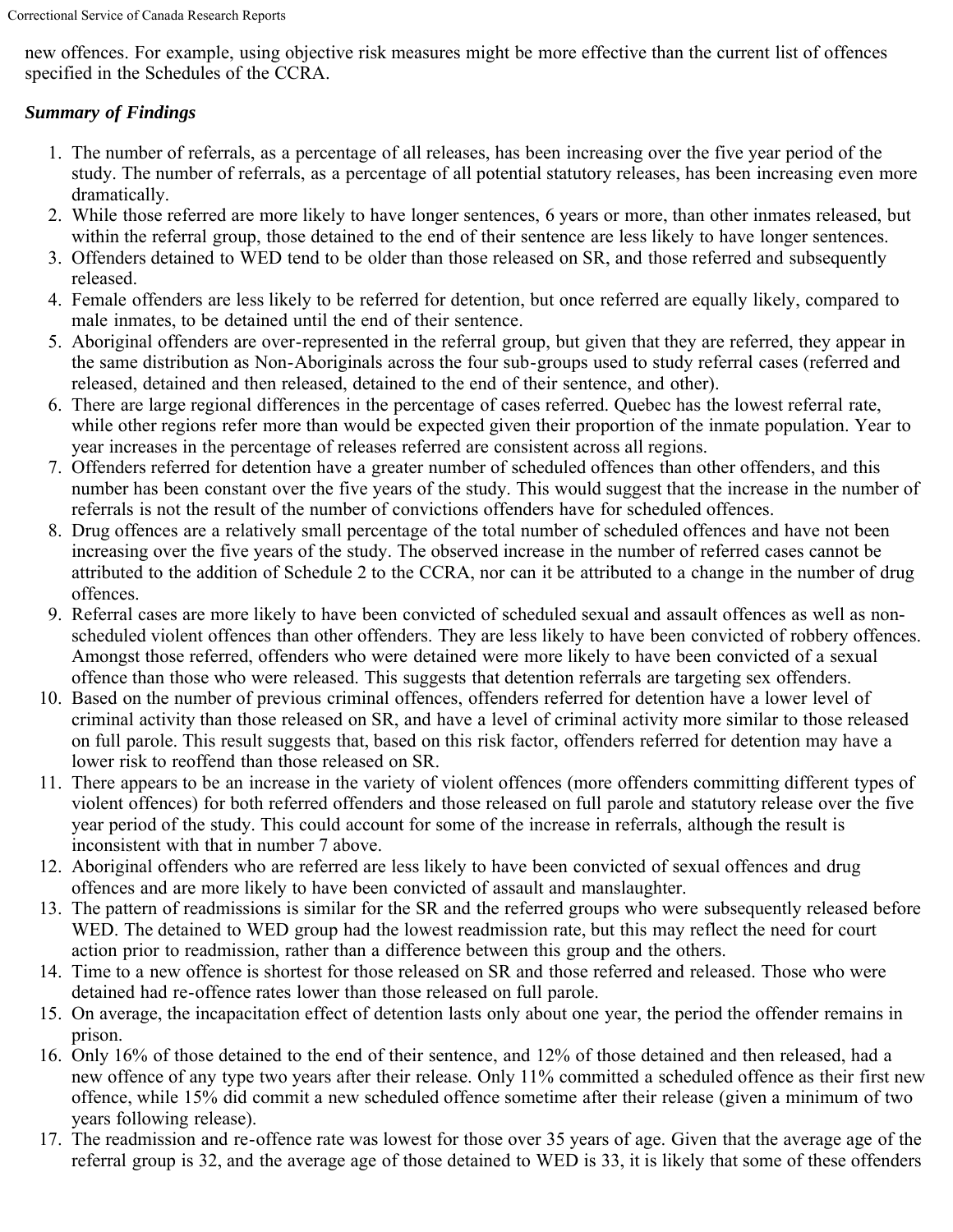have a lower risk of re-offending than would be expected given their offences.

- 18. Aboriginal offenders have higher readmission rates than Non-aboriginal offenders, but these differences are reduced when new offence is used as the recidivism measure. These results suggest that Aboriginal offenders may be more likely to have their conditional release revoked, even though they are not more likely to commit a new offence. Additional investigations may be needed to explain the observed differences.
- 19. Regional differences are evident for both readmission rates and new offences within two years of release. Patterns of readmissions across referral groups and regions are consistent with the general patterns observed. Those detained have lower re-admission and re-offence rates. Striking is the relatively higher re-offence rate in the Atlantic region for full parole releases and those detained to WED.

# <span id="page-33-0"></span>**Appendix**

# **Corrections and Conditional Release Act [1992, c. 20]**

# **Schedule I**

(Subsections 107(1), 125(1) and 126(1) and sections 129 and 130)

- 1. An offence under any of the following provisions of the Criminal Code:
	- $\circ$  (a) paragraph 81(2)(a) (causing injury with intent);
	- (b) section 85 (use of firearm during commission of offence);
	- $\circ$  (c) subsection 86(1) (pointing a firearm);
	- $\circ$  (d) section 144 (prison breach);
	- (e) section 151 (sexual interference);
	- (f) section 152 (invitation to sexual touching);
	- (g) section 153 (sexual exploitation);
	- (h) section 155 (incest);
	- (i) section 159 (anal intercourse);
	- (j) section 160 (bestiality, compelling, in presence of or by child);
	- (k) section 170 (parent or guardian procuring sexual activity by child);
	- (l) section 171 (householder permitting sexual activity by or in presence of child);
	- (m) section 172 (corrupting children);
	- $\circ$  (n) subsection 212(2) (living off the avails of prostitution by a child);
	- $\circ$  (o) subsection 212(4) (obtaining sexual services of a child);
	- (p) section 236 (manslaughter);
	- (q) section 239 (attempt to commit murder);
	- $\circ$  (r) section 244 (causing bodily harm with intent);
	- (s) section 246 (overcoming resistance to commission of offence);
	- $\circ$  (t) section 266 (assault);
	- (u) section 267 (assault with a weapon or causing bodily harm);
	- (v) section 268 (aggravated assault);
	- (w) section 269 (unlawfully causing bodily harm);
	- $\circ$  (x) section 270 (assaulting a peace officer);
	- (y) section 271 (sexual assault);
	- $\circ$  (z) section 272 (sexual assault with a weapon, threats to a third party or causing bodily harm);
		- $(z,1)$  section 273 (aggravated sexual assault);
		- $(z, 2)$  section 279 (kidnapping);
		- $(z.3)$  section 344 (robbery);
		- $(z.4)$  section 433 (arson disregard for human life);
		- $(z.5)$  section 434.1 (arson own property);
		- $(z.6)$  section 436 (arson by negligence); and
		- (z.7) paragraph  $465(1)(a)$  (conspiracy to commit murder).
- 2. An offence under any of the following provisions of the Criminal Code, as they read immediately before July